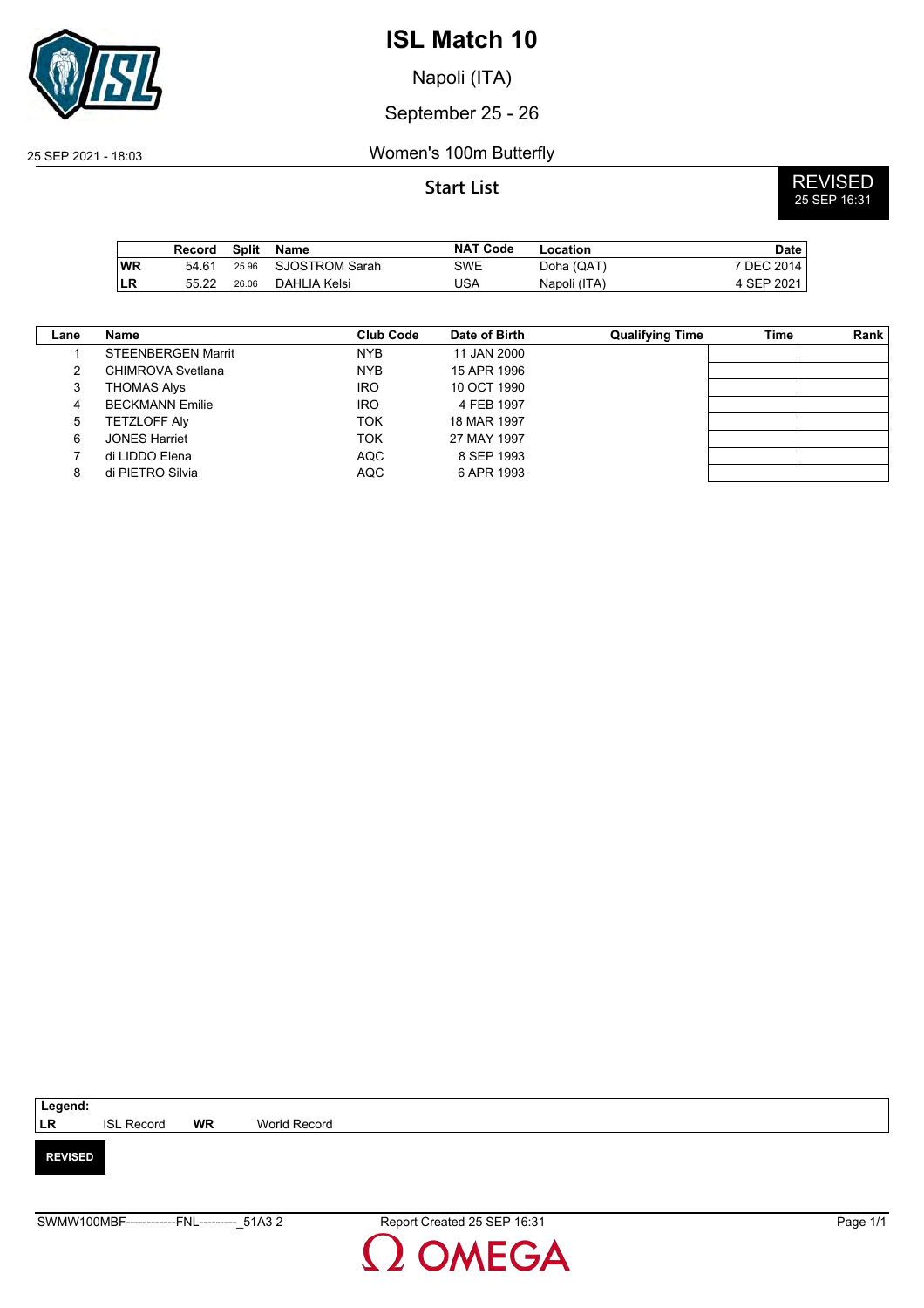

Napoli (ITA)

## September 25 - 26

25 SEP 2021 - 18:07 Men's 100m Butterfly

**Start List** REVISED 25 SEP 16:31

|            | Record |       | Split Name     | <b>NAT Code</b> | Location       | <b>Date</b> |
|------------|--------|-------|----------------|-----------------|----------------|-------------|
| <b>WR</b>  | 47 78  | 22.44 | DRESSEL Caeleb | JSA             | Budapest (HUN) | 21 NOV 2020 |
| <b>ILR</b> | 47 78  | 22.44 | DRESSEL Caeleb | JSA             | Budapest (HUN) | 21 NOV 2020 |

| Lane | Name                        | <b>Club Code</b> | Date of Birth | <b>Qualifying Time</b> | Time | Rank |
|------|-----------------------------|------------------|---------------|------------------------|------|------|
|      | MAJERSKI Jakub              | NYB.             | 18 AUG 2000   |                        |      |      |
| 2    | TEMPLE Matt                 | NYB.             | 20 JUN 1999   |                        |      |      |
| 3    | <b>VEKOVISHCHEV Mikhail</b> | <b>IRO</b>       | 5 AUG 1998    |                        |      |      |
| 4    | <b>SANTOS Nicholas</b>      | <b>IRO</b>       | 14 FEB 1980   |                        |      |      |
| 5    | KAWAMOTO Takeshi            | ток              | 19 FEB 1995   |                        |      |      |
| 6    | SPAJARI Pedro               | ток              | 18 FEB 1997   |                        |      |      |
|      | <b>CECCON Thomas</b>        | <b>AQC</b>       | 27 JAN 2001   |                        |      |      |
| 8    | RIVOLTA Matteo              | <b>AQC</b>       | 16 NOV 1991   |                        |      |      |

| Legend:        |                   |           |              |
|----------------|-------------------|-----------|--------------|
| <b>LR</b>      | <b>ISL Record</b> | <b>WR</b> | World Record |
|                |                   |           |              |
| <b>REVISED</b> |                   |           |              |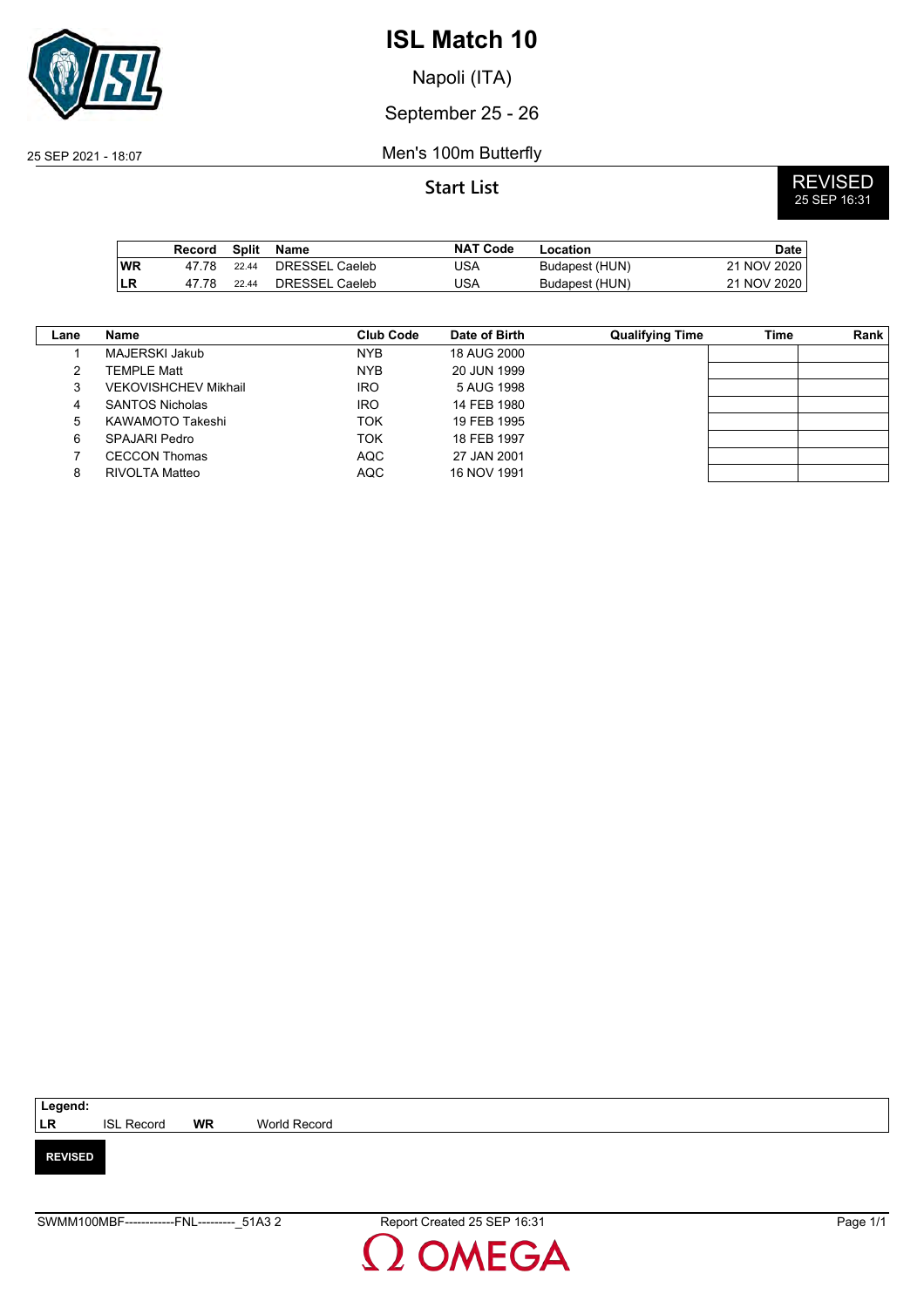

Napoli (ITA)

## September 25 - 26

### 25 SEP 2021 - 18:13 Women's 200m Backstroke

**Start List** REVISED 25 SEP 16:31

|    | Record  |       | Splits |         | Name           | <b>NAT Code</b> | -ocation             | Date        |
|----|---------|-------|--------|---------|----------------|-----------------|----------------------|-------------|
| WR | 1:58.94 | 28.40 | 58.59  | 1:29.00 | McKEOWN Kaylee | <b>AUS</b>      | Different Area (AUS) | 28 NOV 2020 |
| LR | 1:59.25 | 27.62 | 57.75  | 1:28.65 | ATHERTON Minna | <b>AUS</b>      | London (GBR)         | 23 NOV 2019 |

| Lane | Name                   | <b>Club Code</b> | Date of Birth | <b>Qualifying Time</b> | Time | Rank |
|------|------------------------|------------------|---------------|------------------------|------|------|
|      | PEDA Paulina           | <b>NYB</b>       | 18 MAR 1998   |                        |      |      |
|      | ZEVINA Daryna          | <b>NYB</b>       | 1 SEP 1994    |                        |      |      |
| 3    | LOYNING Ingeborg       | <b>IRO</b>       | 13 SEP 2000   |                        |      |      |
| 4    | ZAMORANO Africa        | <b>IRO</b>       | 11 JAN 1998   |                        |      |      |
| 5    | DELOOF Gabby           | <b>TOK</b>       | 13 MAR 1996   |                        |      |      |
| 6    | <b>MADDEN Paige</b>    | <b>TOK</b>       | 22 OCT 1998   |                        |      |      |
|      | PELLEGRINI Federica    | <b>AQC</b>       | 5 AUG 1988    |                        |      |      |
| 8    | <b>POLIERI Alessia</b> | <b>AQC</b>       | 21 OCT 1994   |                        |      |      |

| Legend:        |                   |           |              |
|----------------|-------------------|-----------|--------------|
| <b>LR</b>      | <b>ISL Record</b> | <b>WR</b> | World Record |
|                |                   |           |              |
| <b>REVISED</b> |                   |           |              |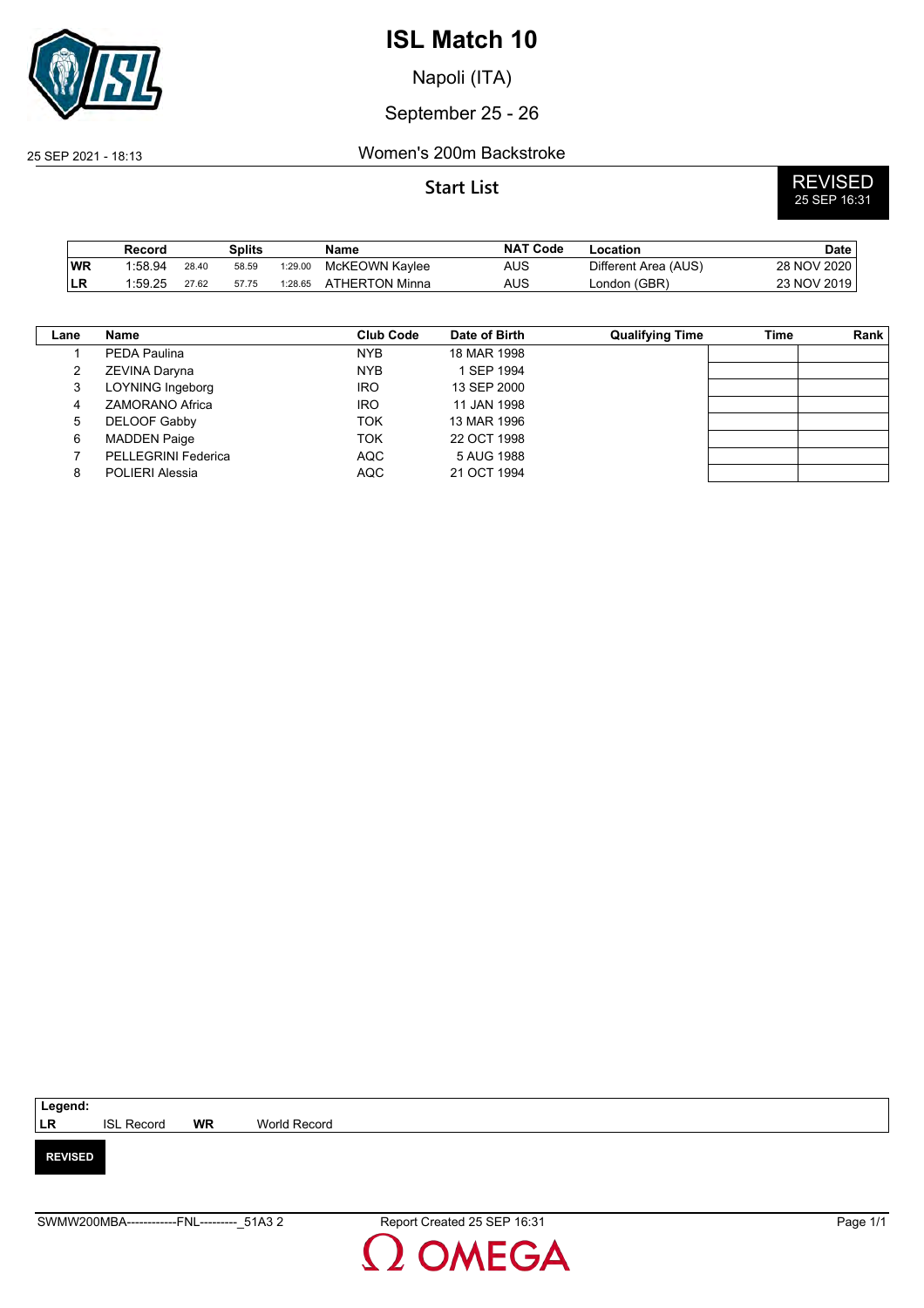

Napoli (ITA)

## September 25 - 26

### 25 SEP 2021 - 18:17 Men's 200m Backstroke

|           | Record  |       | <b>Splits</b> |         | Name                | <b>NAT Code</b> | Location       | <b>Date</b>                 |
|-----------|---------|-------|---------------|---------|---------------------|-----------------|----------------|-----------------------------|
| <b>WR</b> | 1:45.63 | 24.46 | 51.35         | 1:18.42 | LARKIN Mitchell     | AUS             | Sydney (AUS)   | 27 NOV 2015                 |
| ∣LR       | 1.46.37 | 25.15 | 51.77         | 1:18.81 | <b>RYLOV Evgeny</b> | <b>RUS</b>      | Budapest (HUN) | $^{\circ}$ NOV 2020 .<br>つ1 |

| Lane | <b>Name</b>               | <b>Club Code</b> | Date of Birth | <b>Qualifying Time</b> | Time | Rank |
|------|---------------------------|------------------|---------------|------------------------|------|------|
|      | TOMAC Mewen               | <b>NYB</b>       | 11 SEP 2001   |                        |      |      |
| 2    | <b>CLOGG Elliot</b>       | <b>NYB</b>       | 22 DEC 1999   |                        |      |      |
| 3    | <b>GLINTA Robert</b>      | <b>IRO</b>       | 18 APR 1997   |                        |      |      |
| 4    | MORA Lorenzo              | <b>IRO</b>       | 30 SEP 1998   |                        |      |      |
| 5    | <b>TARASEVICH Grigory</b> | TOK              | 1 AUG 1995    |                        |      |      |
| 6    | <b>BOHUS Richard</b>      | TOK              | 9 APR 1993    |                        |      |      |
|      | de DEUS Leonardo          | <b>AQC</b>       | 18 JAN 1991   |                        |      |      |
| 8    | CIAMPI Matteo             | <b>AQC</b>       | 3 NOV 1996    |                        |      |      |

| Legend:        |                   |           |              |
|----------------|-------------------|-----------|--------------|
| <b>LR</b>      | <b>ISL Record</b> | <b>WR</b> | World Record |
| <b>REVISED</b> |                   |           |              |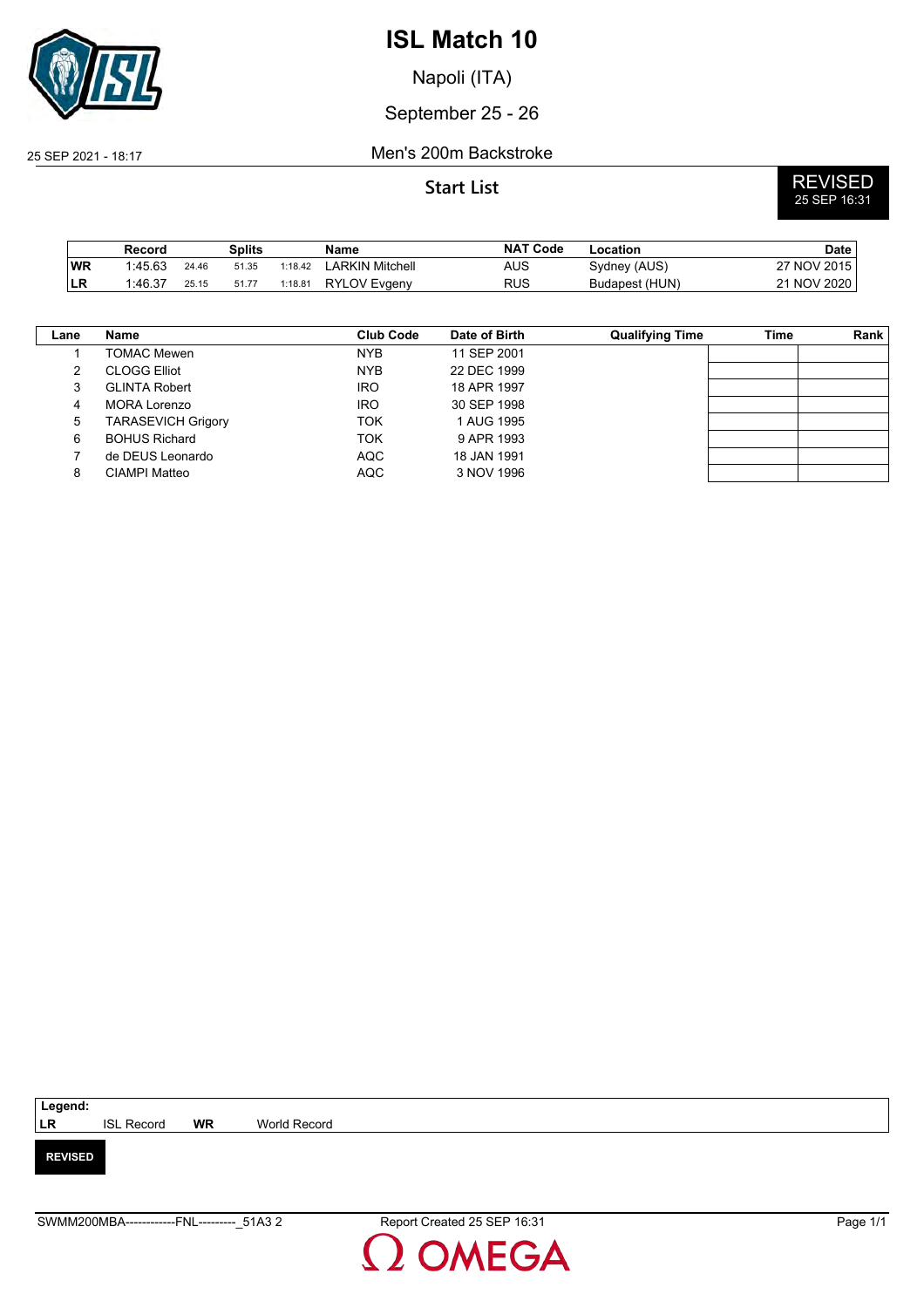

Napoli (ITA)

## September 25 - 26

### 25 SEP 2021 - 18:24 Women's 200m Breaststroke

|           | Record  |       | Splits  |         | Name              | <b>NAT Code</b> | Location         | Date        |
|-----------|---------|-------|---------|---------|-------------------|-----------------|------------------|-------------|
| <b>WR</b> | 2:14.57 | 31.05 | 1:05.18 | 1:40.00 | SONI Rebecca      | JSA             | Manchester (GBR) | 18 DEC 2009 |
| ILR       | 2:15.56 | 30.25 | 1:04.99 | 1:40.76 | <b>KING Lilly</b> | USA             | Budapest (HUN)   | 21 NOV 2020 |

| Lane | Name                  | <b>Club Code</b> | Date of Birth | <b>Qualifying Time</b> | Time | Rank |
|------|-----------------------|------------------|---------------|------------------------|------|------|
|      | WOOD Abbie            | <b>NYB</b>       | 2 MAR 1999    |                        |      |      |
| 2    | <b>RENSHAW Molly</b>  | <b>NYB</b>       | 6 MAY 1996    |                        |      |      |
|      | HULKKO Ida            | <b>IRO</b>       | 12 DEC 1998   |                        |      |      |
|      | STRAUCH Jenna         | <b>IRO</b>       | 24 MAR 1997   |                        |      |      |
| 5    | WATANABE Kanako       | TOK              | 15 NOV 1996   |                        |      |      |
| 6    | <b>TUCKER Miranda</b> | TOK              | 8 JUN 1997    |                        |      |      |
|      | CARRARO Martina       | <b>AQC</b>       | 21 JUN 1993   |                        |      |      |
| 8    | CASTIGLIONI Arianna   | <b>AQC</b>       | 15 AUG 1997   |                        |      |      |

| Legend:        |                   |           |              |  |  |  |  |  |
|----------------|-------------------|-----------|--------------|--|--|--|--|--|
| <b>LR</b>      | <b>ISL Record</b> | <b>WR</b> | World Record |  |  |  |  |  |
|                |                   |           |              |  |  |  |  |  |
| <b>REVISED</b> |                   |           |              |  |  |  |  |  |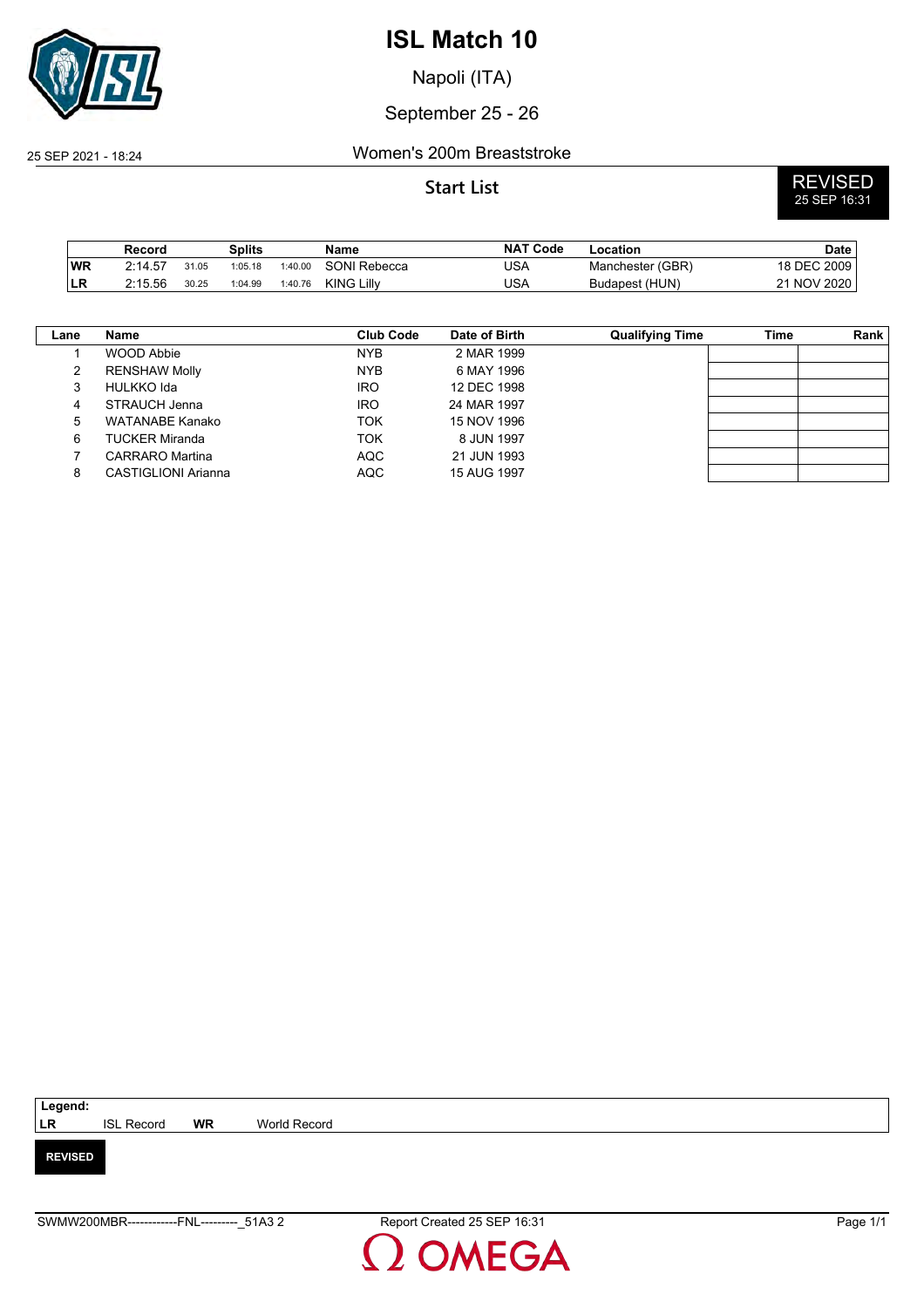

Napoli (ITA)

## September 25 - 26

### 25 SEP 2021 - 18:29 Men's 200m Breaststroke

**Start List** REVISED 25 SEP 16:31

|           | Record  |       | <b>Splits</b> |         | Name                  | <b>NAT Code</b> | -ocation       | Date        |
|-----------|---------|-------|---------------|---------|-----------------------|-----------------|----------------|-------------|
| <b>WR</b> | 2:00.16 | 27.01 | 57.62         | 1:28.75 | <b>PRIGODA Kirill</b> | RUS             | Hangzhou (CHN) | 13 DEC 2018 |
| <b>LR</b> | 2:00.58 | 27.64 | 58.61         | 1:29.40 | <b>KOCH Marco</b>     | GER             | Budapest (HUN) | 1 NOV 2020  |

| Lane | Name                        | Club Code  | Date of Birth | <b>Qualifying Time</b> | Time | Rank |
|------|-----------------------------|------------|---------------|------------------------|------|------|
|      | KOCH Marco                  | <b>NYB</b> | 25 JAN 1990   |                        |      |      |
| 2    | WILBY James                 | <b>NYB</b> | 12 NOV 1993   |                        |      |      |
| 3    | <b>PERSSON Erik</b>         | <b>IRO</b> | 12 JAN 1994   |                        |      |      |
| 4    | <b>REITSHAMMER Bernhard</b> | <b>IRO</b> | 17 JUN 1994   |                        |      |      |
| 5    | SETO Daiya                  | <b>TOK</b> | 24 MAY 1994   |                        |      |      |
| 6    | KOSEKI Yasuhiro             | <b>TOK</b> | 14 MAR 1992   |                        |      |      |
|      | <b>KAMMINGA Arno</b>        | <b>AQC</b> | 22 OCT 1995   |                        |      |      |
| 8    | <b>MARTINENGHI Nicolo</b>   | <b>AQC</b> | 1 AUG 1999    |                        |      |      |
|      |                             |            |               |                        |      |      |

| Legend:        |                   |           |              |  |  |  |  |  |
|----------------|-------------------|-----------|--------------|--|--|--|--|--|
| <b>LR</b>      | <b>ISL Record</b> | <b>WR</b> | World Record |  |  |  |  |  |
| <b>REVISED</b> |                   |           |              |  |  |  |  |  |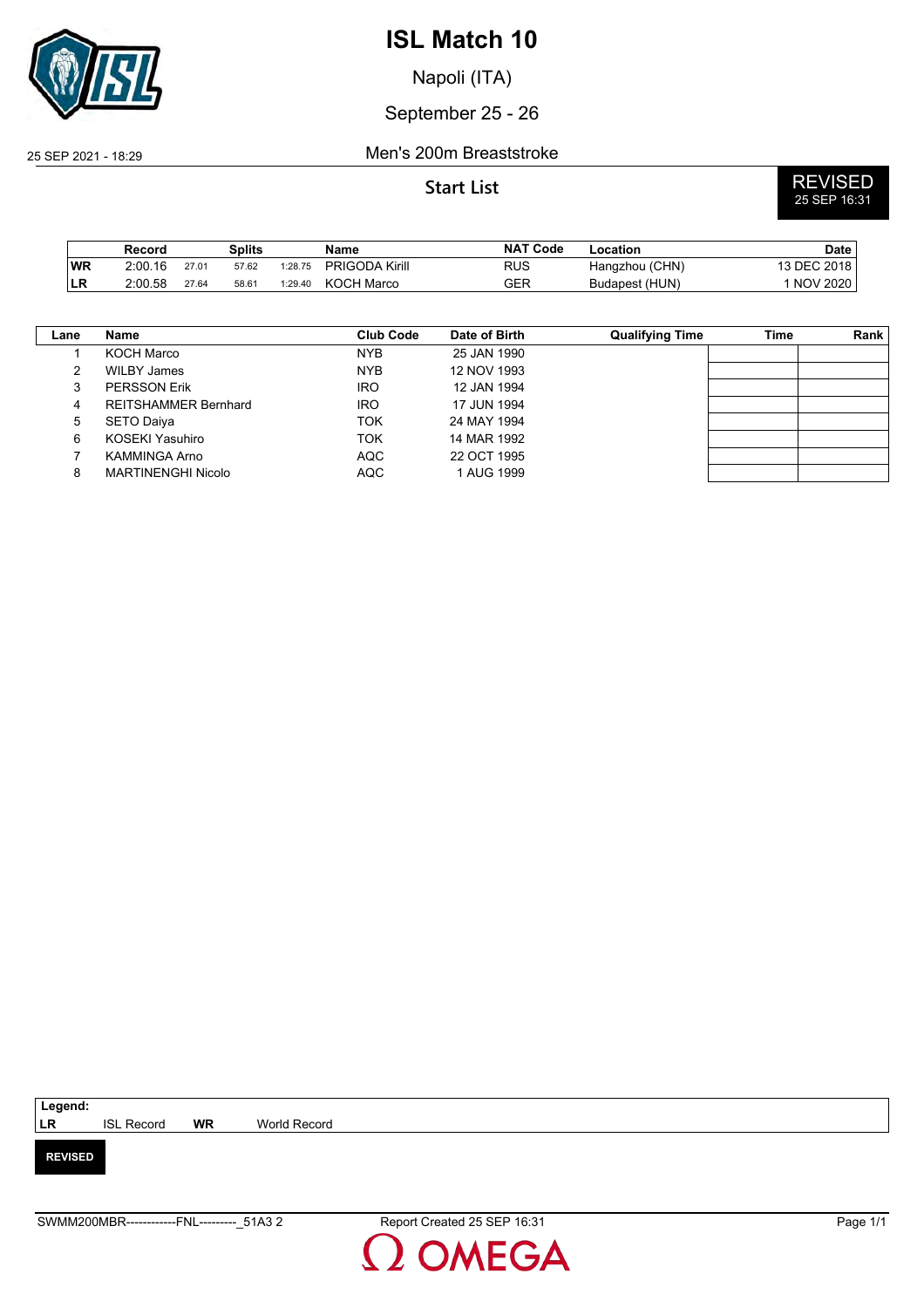

Napoli (ITA)

## September 25 - 26

### 25 SEP 2021 - 18:34 Women's 4x100m Freestyle

# **Start List** REVISED 25 SEP 16:32

|     | Record  |       | Splits  |         | <b>NAT (Relav)</b>           | Location       | Date        |
|-----|---------|-------|---------|---------|------------------------------|----------------|-------------|
| 'WR | 3:26.53 | 52.39 | 1:42.97 | 2:35.52 | NED - Netherlands            | Doha (QAT)     | 5 DEC 2014  |
| LВ  | 3:25.37 | 50.94 | 1:42.53 | 2:33.82 | <b>ENS - Energy Standard</b> | Budapest (HUN) | 21 NOV 2020 |

| Lane | Club                    | <b>Name</b>                 | Date of Birth | Qualifying<br><b>Time</b> | Time | Rank |
|------|-------------------------|-----------------------------|---------------|---------------------------|------|------|
| 1    | NYB - NY Breakers       | <b>USTINOVA Daria K</b>     | 29 AUG 1998   |                           |      |      |
|      |                         | <b>HOPE Lucy</b>            | 30 JAN 1997   |                           |      |      |
|      |                         | CHIMROVA Svetlana           | 15 APR 1996   |                           |      |      |
|      |                         | ZEVINA Daryna               | 1 SEP 1994    |                           |      |      |
|      | 2 NYB - NY Breakers     | FIEDKIEWICZ Kornelia        | 5 AUG 2001    |                           |      |      |
|      |                         | <b>USTINOVA Daria S</b>     | 8 MAY 1998    |                           |      |      |
|      |                         | <b>TCHORZ Alicja</b>        | 13 AUG 1992   |                           |      |      |
|      |                         | <b>STEENBERGEN Marrit</b>   | 11 JAN 2000   |                           |      |      |
| 3    | IRO - Iron              | <b>HILL Danielle</b>        | 27 SEP 1999   |                           |      |      |
|      |                         | <b>ZAMORANO Africa</b>      | 11 JAN 1998   |                           |      |      |
|      |                         | <b>THOMAS Alys</b>          | 10 OCT 1990   |                           |      |      |
|      |                         | <b>SCALIA Silvia</b>        | 16 JUL 1995   |                           |      |      |
| 4    | IRO - Iron              | <b>KROMOWIDJOJO Ranomi</b>  | 20 AUG 1990   |                           |      |      |
|      |                         | <b>SEEMANOVA Barbora</b>    | 1 APR 2000    |                           |      |      |
|      |                         | ANDRUSENKO Veronika         | 20 JAN 1991   |                           |      |      |
|      |                         | <b>COCCONCELLI Costanza</b> | 26 JAN 2002   |                           |      |      |
| 5    | TOK - Tokyo Frog Kings  | <b>DELOOF Catie</b>         | 12 FEB 1997   |                           |      |      |
|      |                         | <b>IGARASHI Chihiro</b>     | 24 MAY 1995   |                           |      |      |
|      |                         | <b>MEYNEN Julie</b>         | 15 AUG 1997   |                           |      |      |
|      |                         | <b>COMERFORD Mallory</b>    | 6 SEP 1997    |                           |      |      |
| 6    | TOK - Tokyo Frog Kings  | <b>AOKI Tomomi</b>          | 25 OCT 1994   |                           |      |      |
|      |                         | <b>GINGRICH Leah</b>        | 12 FEB 1990   |                           |      |      |
|      |                         | <b>TETZLOFF Aly</b>         | 18 MAR 1997   |                           |      |      |
|      |                         | <b>DELOOF Gabby</b>         | 13 MAR 1996   |                           |      |      |
|      | 7 AQC - Aqua Centurions | <b>BARRATT Holly</b>        | 1 JAN 1988    |                           |      |      |
|      |                         | <b>KAMENEVA Marija</b>      | 27 MAY 1999   |                           |      |      |
|      |                         | MUNOZ del CAMPO Lidon       | 3 DEC 1995    |                           |      |      |
|      |                         | <b>PELLEGRINI Federica</b>  | 5 AUG 1988    |                           |      |      |
| 8    | AQC - Aqua Centurions   | NASRETDINOVA Rosalia        | 10 FEB 1997   |                           |      |      |
|      |                         | <b>TAYLOR Laura</b>         | 10 SEP 1999   |                           |      |      |
|      |                         | <b>HIBBOTT Holly</b>        | 13 DEC 1999   |                           |      |      |
|      |                         | <b>POLIERI Alessia</b>      | 21 OCT 1994   |                           |      |      |
|      |                         |                             |               |                           |      |      |

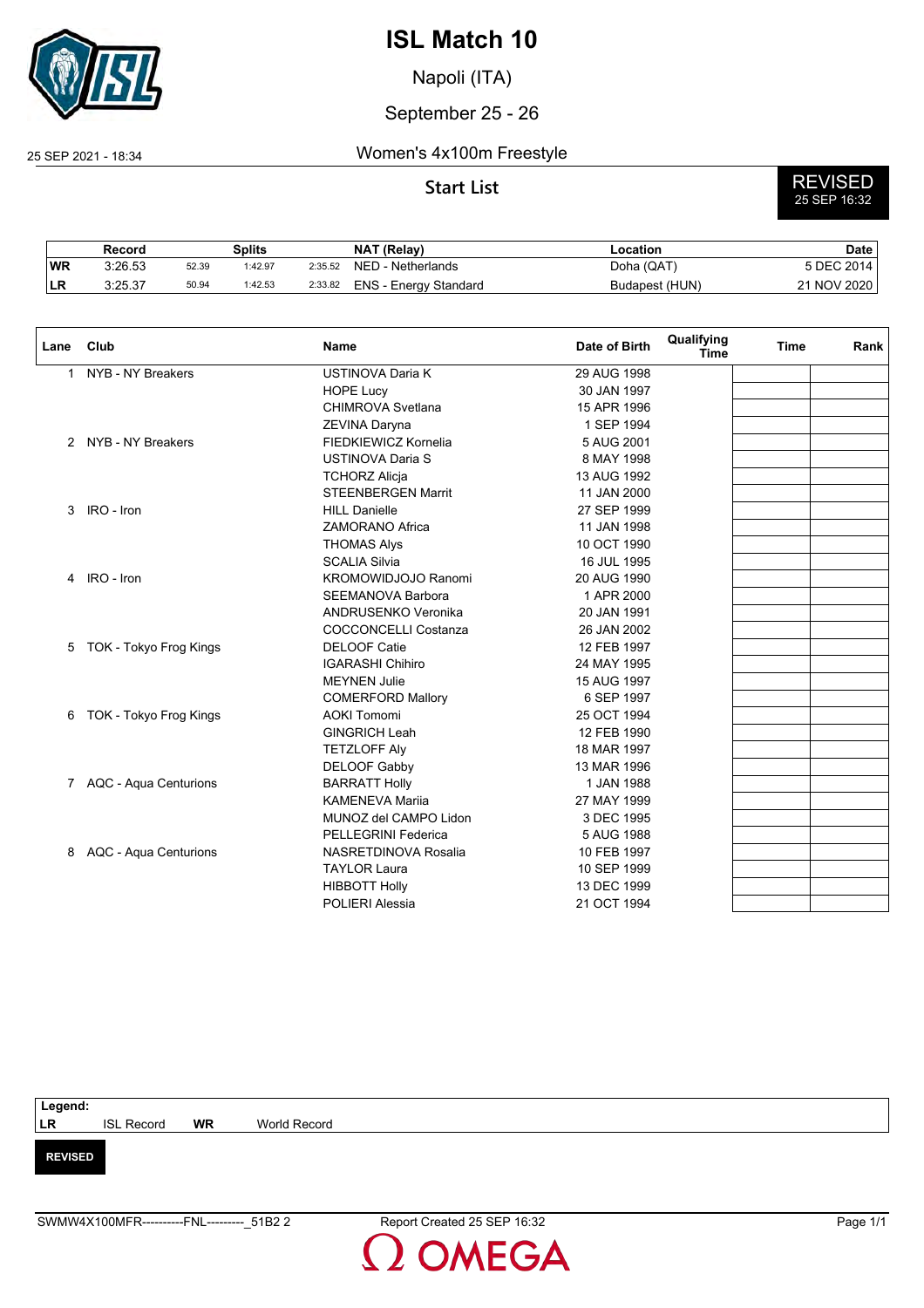

Napoli (ITA)

September 25 - 26

25 SEP 2021 - 18:46 Men's 50m Freestyle

|      | Record Name |                      | <b>NAT Code</b> | Location       | Date        |
|------|-------------|----------------------|-----------------|----------------|-------------|
| l WR |             | 20.16 DRESSEL Caeleb | JSA             | Budapest (HUN) | 21 NOV 2020 |
| ILR  |             | 20.16 DRESSEL Caeleb | JSA             | Budapest (HUN) | 21 NOV 2020 |

| Lane | Name                   | Club Code  | Date of Birth | <b>Qualifying Time</b> | Time | Rank |
|------|------------------------|------------|---------------|------------------------|------|------|
|      | <b>PIJNENBURG Stan</b> | <b>NYB</b> | 4 NOV 1996    |                        |      |      |
| 2    | KRASKA Jakub           | <b>NYB</b> | 19 APR 2000   |                        |      |      |
| 3    | ORSI Marco             | <b>IRO</b> | 11 DEC 1990   |                        |      |      |
| 4    | de BOER Thom           | <b>IRO</b> | 24 DEC 1991   |                        |      |      |
| 5    | MOROZOV Vladimir       | TOK        | 16 JUN 1992   |                        |      |      |
| 6    | SPAJARI Pedro          | TOK        | 18 FEB 1997   |                        |      |      |
|      | SZABO Szebasztian      | AQC        | 11 MAR 1996   |                        |      |      |
| 8    | MIRESSI Alessandro     | <b>AQC</b> | 2 OCT 1998    |                        |      |      |

| Legend:        |                   |           |              |
|----------------|-------------------|-----------|--------------|
| LR             | <b>ISL Record</b> | <b>WR</b> | World Record |
|                |                   |           |              |
| <b>REVISED</b> |                   |           |              |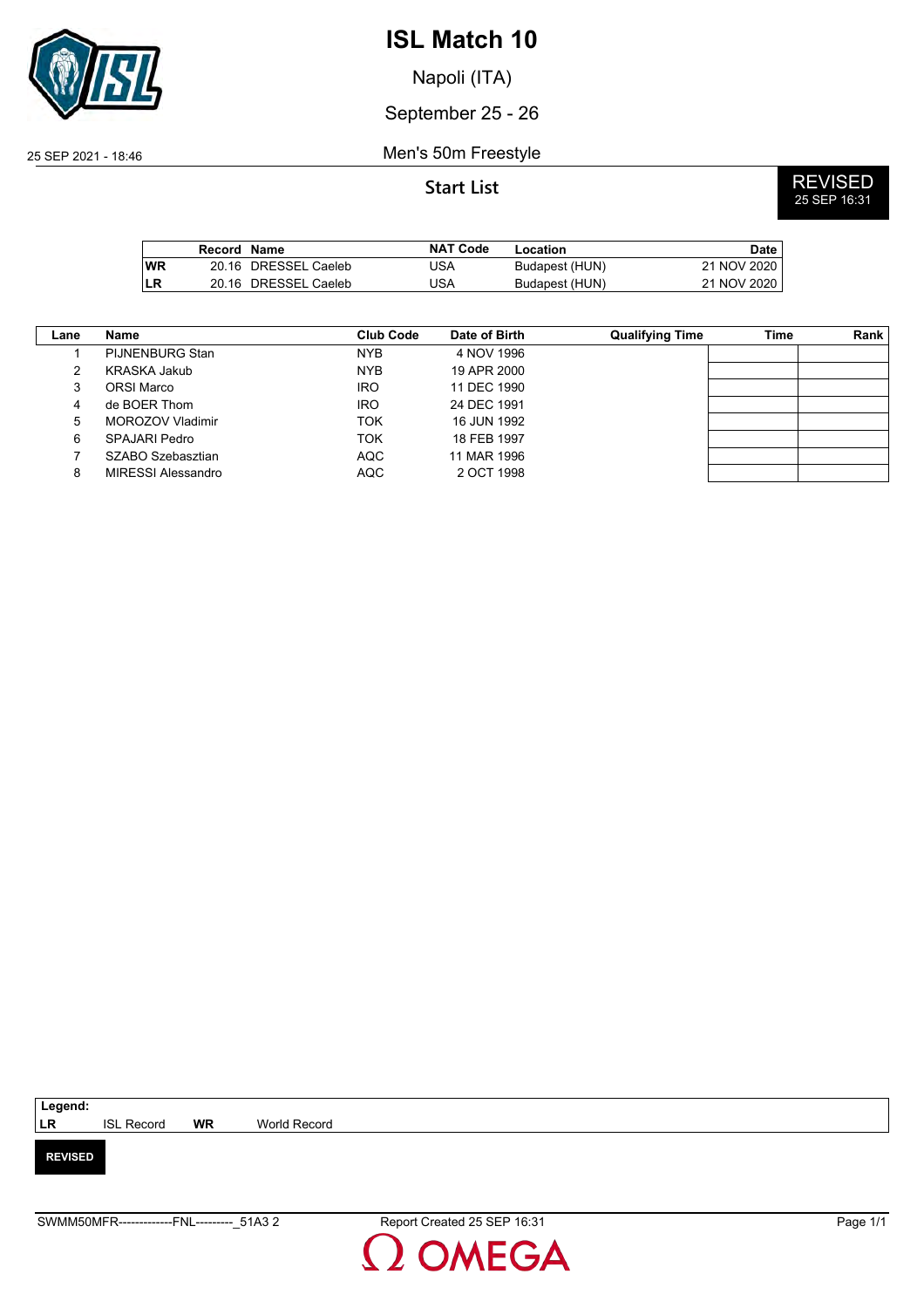

Napoli (ITA)

## September 25 - 26

## 25 SEP 2021 - 18:49 Women's 50m Freestyle

|            | Record Name |                           | <b>NAT Code</b> | Location     | Date       |
|------------|-------------|---------------------------|-----------------|--------------|------------|
| <b>WR</b>  |             | 22.93 KROMOWIDJOJO Ranomi | <b>NED</b>      | Berlin (GER) | 7 AUG 2017 |
| <b>ILR</b> |             | 23.17 SJOSTROM Sarah      | SWE             | Napoli (ITA) | 2 SEP 2021 |

| Lane | Name                    | <b>Club Code</b> | Date of Birth | <b>Qualifying Time</b> | Time | Rank |
|------|-------------------------|------------------|---------------|------------------------|------|------|
|      | USTINOVA Daria S        | <b>NYB</b>       | 8 MAY 1998    |                        |      |      |
| 2    | FIEDKIEWICZ Kornelia    | <b>NYB</b>       | 5 AUG 2001    |                        |      |      |
| 3    | KROMOWIDJOJO Ranomi     | <b>IRO</b>       | 20 AUG 1990   |                        |      |      |
| 4    | <b>HENIQUE Melanie</b>  | <b>IRO</b>       | 22 DEC 1992   |                        |      |      |
| 5    | <b>DELOOF Catie</b>     | TOK              | 12 FEB 1997   |                        |      |      |
| 6    | <b>IGARASHI Chihiro</b> | TOK              | 24 MAY 1995   |                        |      |      |
|      | KAMENEVA Marija         | AQC              | 27 MAY 1999   |                        |      |      |
| 8    | di PIETRO Silvia        | <b>AQC</b>       | 6 APR 1993    |                        |      |      |

| Legend:        |                   |           |              |
|----------------|-------------------|-----------|--------------|
| <b>LR</b>      | <b>ISL Record</b> | <b>WR</b> | World Record |
|                |                   |           |              |
| <b>REVISED</b> |                   |           |              |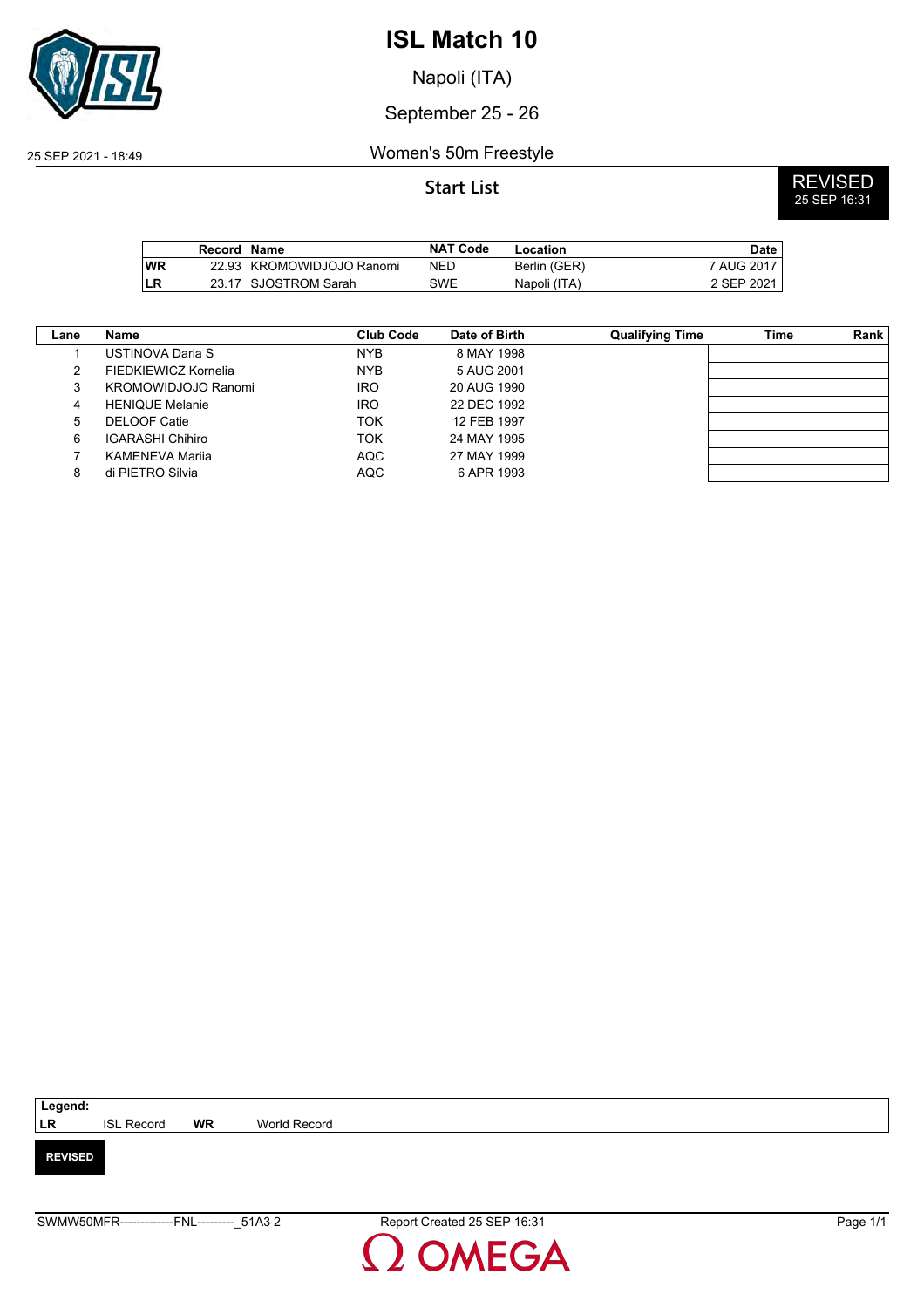

Napoli (ITA)

## September 25 - 26

### 25 SEP 2021 - 18:54 Men's 200m Individual Medley

**Start List** REVISED 25 SEP 16:31

|    | Record  |       | Splits |         | Name        | <b>NAT Code</b> | Location        | <b>Date</b> |
|----|---------|-------|--------|---------|-------------|-----------------|-----------------|-------------|
| WR | 1:49.63 | 23.71 | 50.74  | 1:22.48 | LOCHTE Ryan | USA             | Istanbul (TUR)  | 14 DEC 2012 |
| LR | 1:50.76 | 23.88 | 51.20  | 1:23.11 | SETO Daiva  | JPN             | Las Vegas (USA) | 20 DEC 2019 |

| Lane | <b>Name</b>          | <b>Club Code</b> | Date of Birth | <b>Qualifying Time</b> | Time | Rank |
|------|----------------------|------------------|---------------|------------------------|------|------|
|      | <b>HEINTZ Philip</b> | <b>NYB</b>       | 21 FEB 1991   |                        |      |      |
| າ    | LITCHFIELD Joe       | <b>NYB</b>       | 8 JUL 1998    |                        |      |      |
| 3    | SANTOS Leonardo      | <b>IRO</b>       | 10 APR 1995   |                        |      |      |
| 4    | <b>PERSSON Erik</b>  | <b>IRO</b>       | 12 JAN 1994   |                        |      |      |
| 5    | SETO Daiya           | TOK              | 24 MAY 1994   |                        |      |      |
| 6    | PASYNKOV Daniil      | TOK              | 13 OCT 1994   |                        |      |      |
|      | <b>KALISZ Chase</b>  | <b>AQC</b>       | 7 MAR 1994    |                        |      |      |
| 8    | <b>BORODIN Ilia</b>  | <b>AQC</b>       | 14 FEB 2003   |                        |      |      |

| Legend:        |                   |           |              |  |
|----------------|-------------------|-----------|--------------|--|
| <b>LR</b>      | <b>ISL Record</b> | <b>WR</b> | World Record |  |
|                |                   |           |              |  |
| <b>REVISED</b> |                   |           |              |  |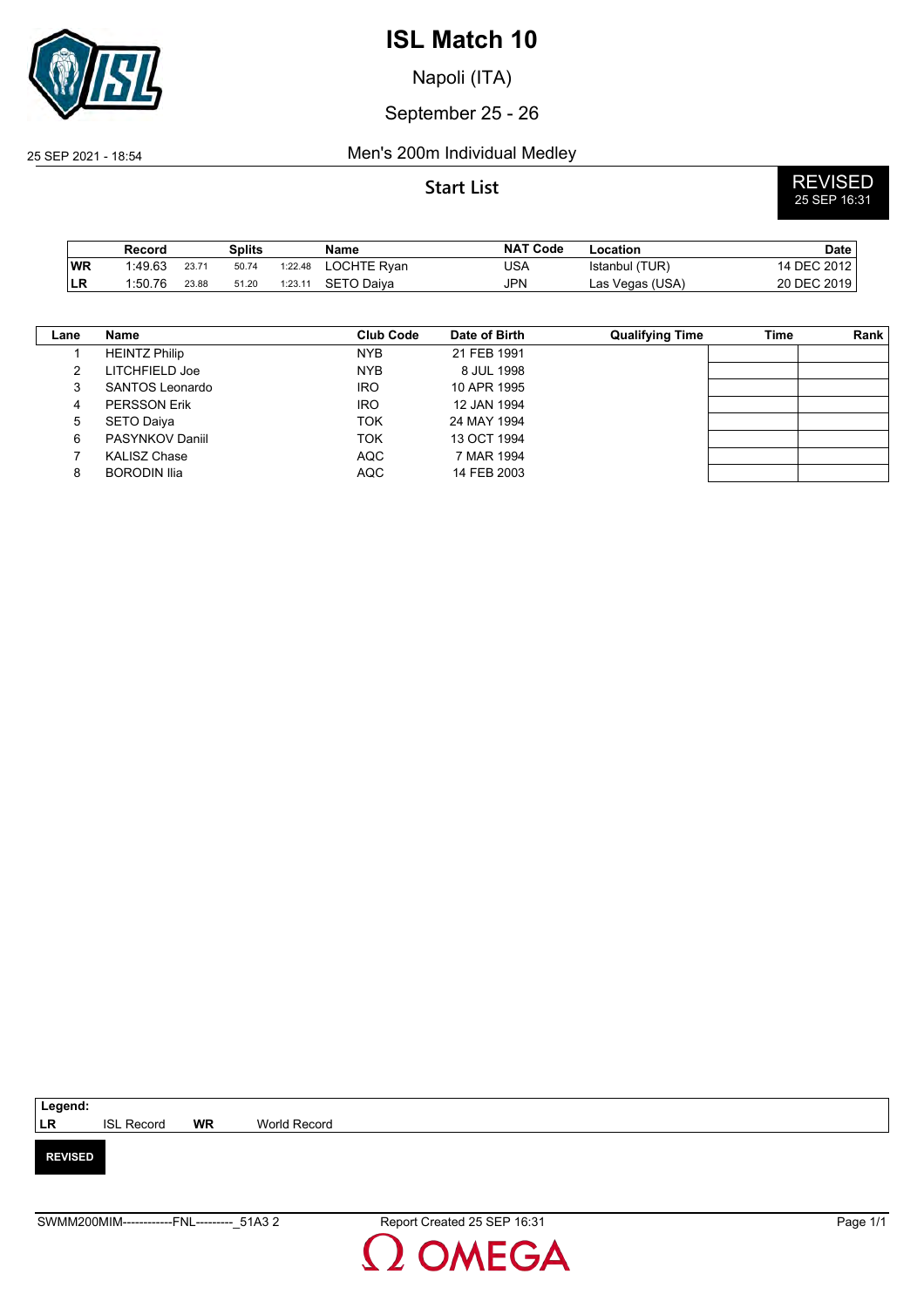

Napoli (ITA)

## September 25 - 26

## 25 SEP 2021 - 18:59 Women's 200m Individual Medley

**Start List** REVISED 25 SEP 16:31

|           | Record  |       | Splits |         | Name                  | <b>NAT Code</b> | Location       | Date        |
|-----------|---------|-------|--------|---------|-----------------------|-----------------|----------------|-------------|
| <b>WR</b> | 2:01.86 | 26.47 | 56.40  | 1:32.49 | <b>HOSSZU Katinka</b> | HUN             | Doha (QAT)     | 6 DEC 2014  |
| ∣LR       | 2:03.93 | 27.32 | 58.39  | 1:34.01 | OHASHI Yui            | JPN             | Budapest (HUN) | 14 NOV 2020 |

| Lane | Name                         | <b>Club Code</b> | Date of Birth | <b>Qualifying Time</b> | Time | Rank |
|------|------------------------------|------------------|---------------|------------------------|------|------|
|      | <b>MONTEIRO Ana Catarina</b> | <b>NYB</b>       | 14 AUG 1993   |                        |      |      |
|      | WOOD Abbie                   | <b>NYB</b>       | 2 MAR 1999    |                        |      |      |
| 3    | UGOLKOVA Maria               | <b>IRO</b>       | 18 JUL 1989   |                        |      |      |
| 4    | COCCONCELLI Costanza         | <b>IRO</b>       | 26 JAN 2002   |                        |      |      |
| 5    | OHASHI Yui                   | ток              | 18 OCT 1995   |                        |      |      |
| 6    | <b>GINGRICH Leah</b>         | ток              | 12 FEB 1990   |                        |      |      |
|      | OMOTO Rika                   | <b>AQC</b>       | 8 MAY 1997    |                        |      |      |
| 8    | LESAFFRE Fantine             | <b>AQC</b>       | 10 NOV 1994   |                        |      |      |

| Legend:        |                   |           |              |
|----------------|-------------------|-----------|--------------|
| <b>LR</b>      | <b>ISL Record</b> | <b>WR</b> | World Record |
| <b>REVISED</b> |                   |           |              |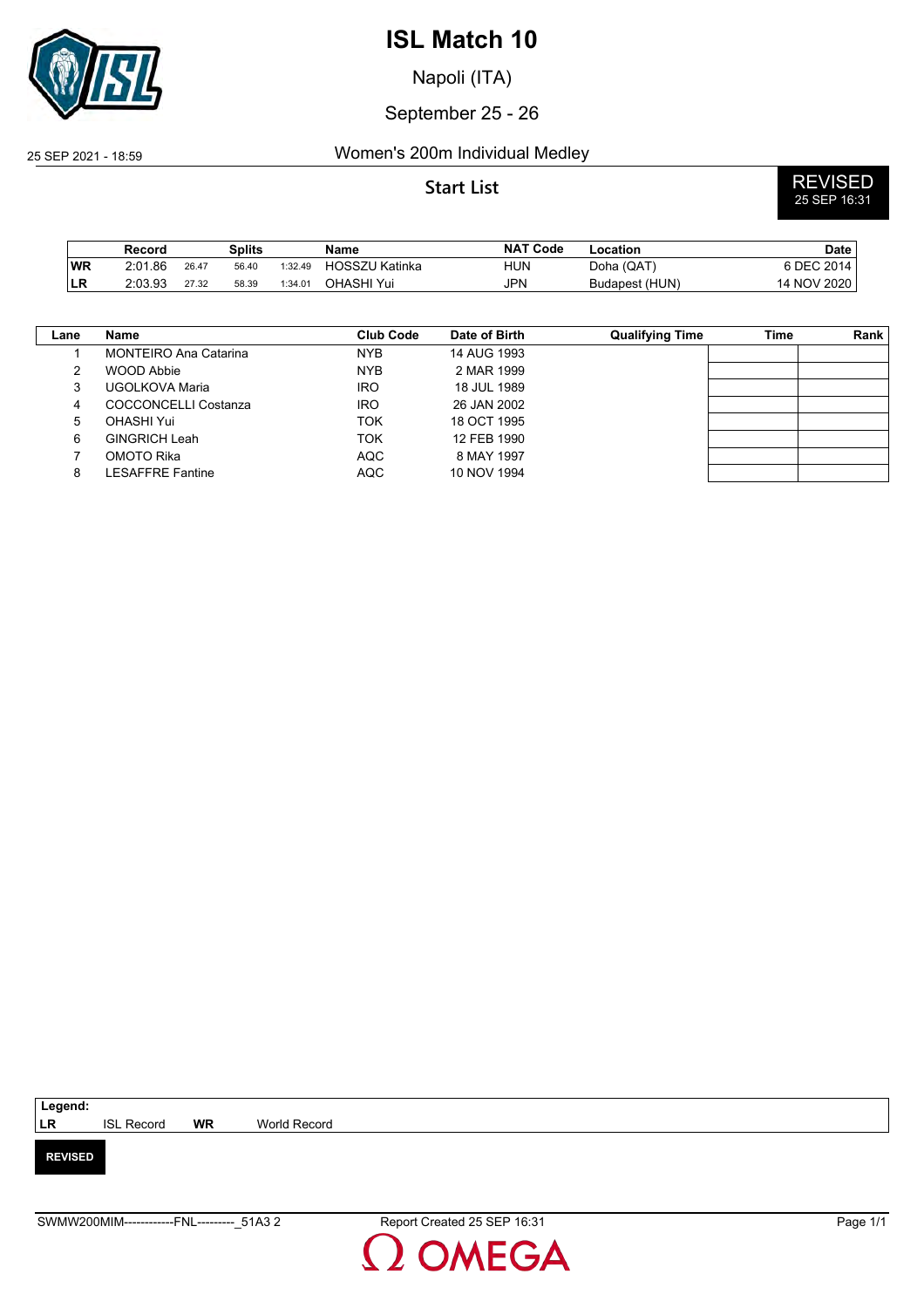

Napoli (ITA)

September 25 - 26

### 25 SEP 2021 - 19:03 Men's 50m Breaststroke

|            | Record Name |                             | <b>NAT Code</b> | Location       | Date        |
|------------|-------------|-----------------------------|-----------------|----------------|-------------|
| <b>IWR</b> |             | 25.25 van der BURGH Cameron | RSA             | Berlin (GER)   | 14 NOV 2009 |
| LR         |             | 25.29 SAKCI Emre            | TUR             | Budapest (HUN) | 5 NOV 2020  |

| Lane | <b>Name</b>                 | <b>Club Code</b> | Date of Birth | <b>Qualifying Time</b> | Time | Rank |
|------|-----------------------------|------------------|---------------|------------------------|------|------|
|      | WILBY James                 | <b>NYB</b>       | 12 NOV 1993   |                        |      |      |
| 2    | KOCH Marco                  | <b>NYB</b>       | 25 JAN 1990   |                        |      |      |
| 3    | <b>REITSHAMMER Bernhard</b> | <b>IRO</b>       | 17 JUN 1994   |                        |      |      |
| 4    | <b>PERSSON Erik</b>         | <b>IRO</b>       | 12 JAN 1994   |                        |      |      |
| 5    | KOSEKI Yasuhiro             | TOK              | 14 MAR 1992   |                        |      |      |
| 6    | PINZUTI Alessandro          | TOK              | 10 MAY 1999   |                        |      |      |
|      | SCOZZOLI Fabio              | AQC              | 3 AUG 1988    |                        |      |      |
| 8    | MARTINENGHI Nicolo          | <b>AQC</b>       | 1 AUG 1999    |                        |      |      |

| Legend:        |                   |           |              |
|----------------|-------------------|-----------|--------------|
| <b>LR</b>      | <b>ISL Record</b> | <b>WR</b> | World Record |
|                |                   |           |              |
| <b>REVISED</b> |                   |           |              |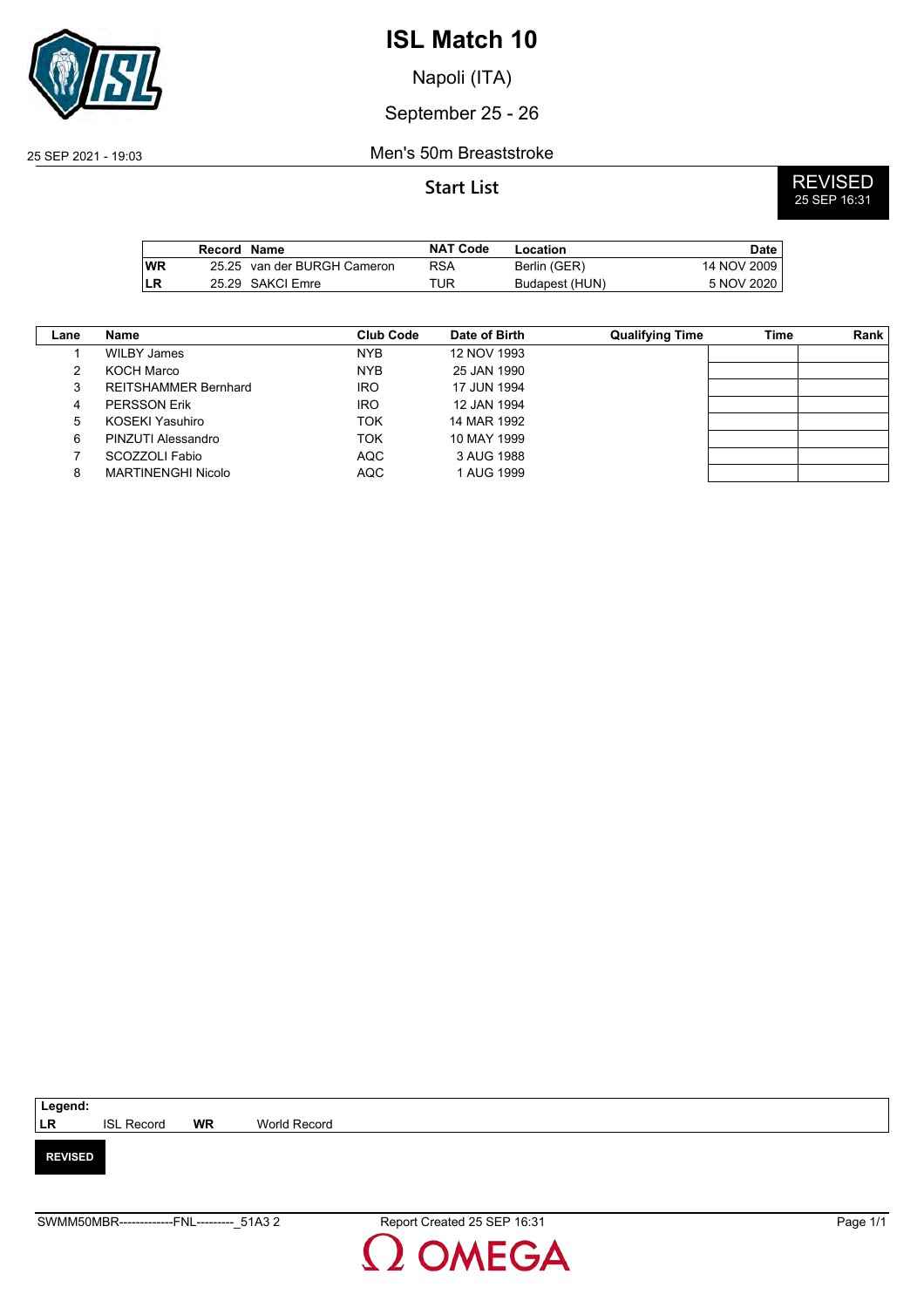

Napoli (ITA)

## September 25 - 26

### 25 SEP 2021 - 19:06 Women's 50m Breaststroke

|            | Record Name |                     | NAT Code | Location       | Date i      |
|------------|-------------|---------------------|----------|----------------|-------------|
| <b>IWR</b> |             | 28.56 ATKINSON Alia | JAM      | Budapest (HUN) | 6 OCT 2018  |
| LR         |             | 28.77 KING Lilly    | JSA      | Budapest (HUN) | 21 NOV 2020 |

| Lane | <b>Name</b>          | Club Code  | Date of Birth | <b>Qualifying Time</b> | Time | Rank |
|------|----------------------|------------|---------------|------------------------|------|------|
|      | <b>RENSHAW Molly</b> | <b>NYB</b> | 6 MAY 1996    |                        |      |      |
| 2    | VASEY Sarah          | <b>NYB</b> | 29 AUG 1996   |                        |      |      |
| 3    | STRAUCH Jenna        | <b>IRO</b> | 24 MAR 1997   |                        |      |      |
| 4    | HULKKO Ida           | <b>IRO</b> | 12 DEC 1998   |                        |      |      |
| 5    | TUCKER Miranda       | TOK        | 8 JUN 1997    |                        |      |      |
| 6    | WATANABE Kanako      | TOK        | 15 NOV 1996   |                        |      |      |
|      | CARRARO Martina      | <b>AQC</b> | 21 JUN 1993   |                        |      |      |
| 8    | CASTIGLIONI Arianna  | <b>AQC</b> | 15 AUG 1997   |                        |      |      |

| Legend:        |                   |           |              |
|----------------|-------------------|-----------|--------------|
| <b>LR</b>      | <b>ISL Record</b> | <b>WR</b> | World Record |
|                |                   |           |              |
| <b>REVISED</b> |                   |           |              |
|                |                   |           |              |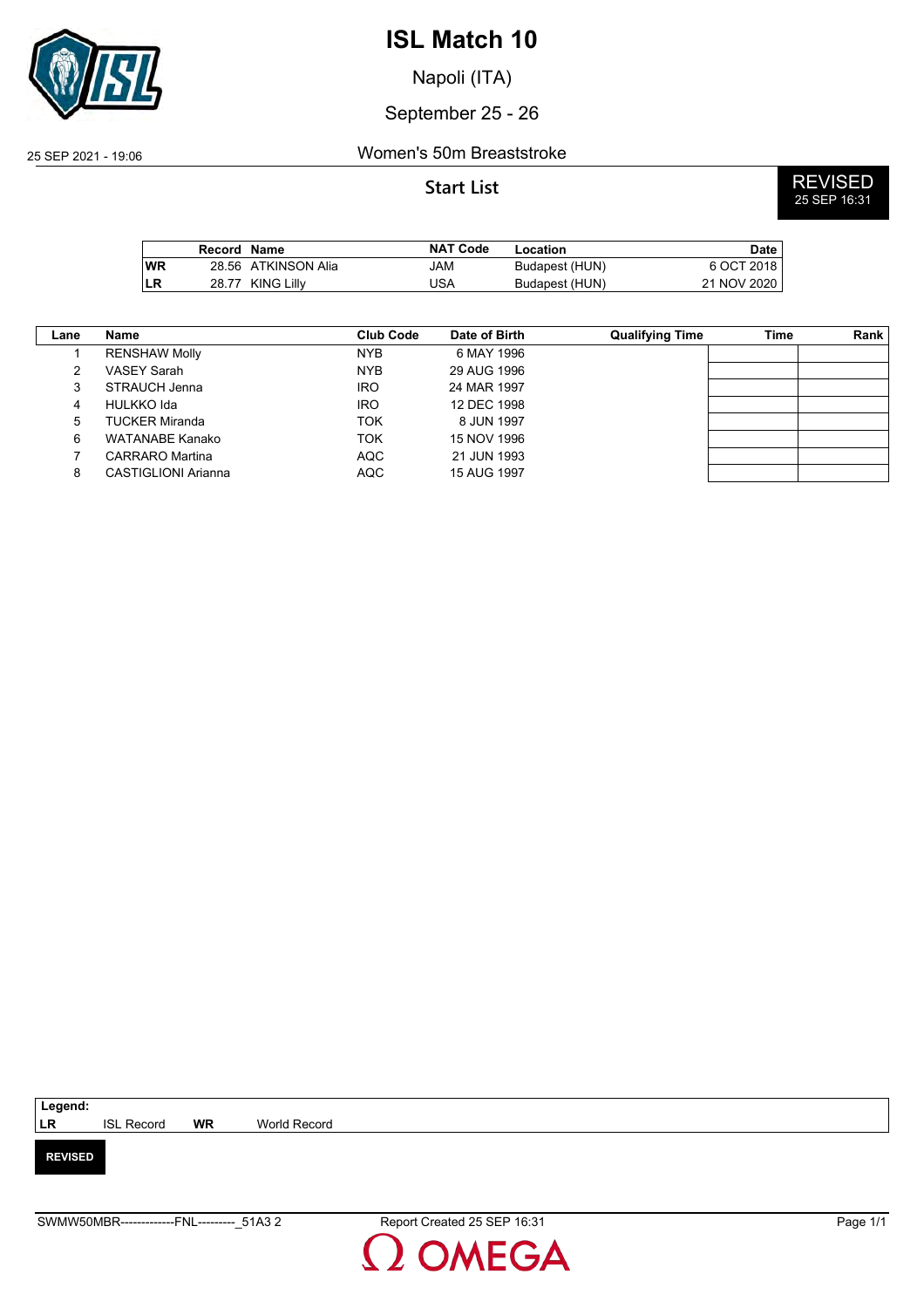

Napoli (ITA)

September 25 - 26

### 25 SEP 2021 - 19:12 Men's 4x100m Freestyle

# **Start List** REVISED 25 SEP 16:32

|     | Record  |       | Splits  |         | <b>NAT (Relav)</b>             | Location       | Date        |
|-----|---------|-------|---------|---------|--------------------------------|----------------|-------------|
| 'WR | 3:03.03 | 45.66 | 1:31.41 | 2:17.27 | USA - United States of America | Hangzhou (CHN) | 11 DEC 2018 |
| ∟ռ  | 3:02.78 | 46.09 | 1:31.34 | 2:16.74 | ENS - Energy Standard          | Budapest (HUN) | 21 NOV 2020 |

| Lane | Club                    | <b>Name</b>                 | Date of Birth | Qualifying<br><b>Time</b> | <b>Time</b> | Rank |
|------|-------------------------|-----------------------------|---------------|---------------------------|-------------|------|
| 1    | NYB - NY Breakers       | <b>MAJERSKI Jakub</b>       | 18 AUG 2000   |                           |             |      |
|      |                         | <b>CLOGG Elliot</b>         | 22 DEC 1999   |                           |             |      |
|      |                         | <b>CHERUTI Meiron</b>       | 19 OCT 1997   |                           |             |      |
|      |                         | <b>HEINTZ Philip</b>        | 21 FEB 1991   |                           |             |      |
|      | 2 NYB - NY Breakers     | <b>WHITTLE Jacob</b>        | 25 SEP 2004   |                           |             |      |
|      |                         | <b>PIJNENBURG Stan</b>      | 4 NOV 1996    |                           |             |      |
|      |                         | <b>KRASKA Jakub</b>         | 19 APR 2000   |                           |             |      |
|      |                         | <b>TEMPLE Matt</b>          | 20 JUN 1999   |                           |             |      |
| 3    | IRO - Iron              | LOBANOVSZKIJ Maxim          | 18 JAN 1996   |                           |             |      |
|      |                         | <b>MORA Lorenzo</b>         | 30 SEP 1998   |                           |             |      |
|      |                         | <b>STRELNIKOV Kirill</b>    | 29 MAY 1992   |                           |             |      |
|      |                         | <b>SANTOS Leonardo</b>      | 10 APR 1995   |                           |             |      |
| 4    | IRO - Iron              | <b>RICHARDS Matt</b>        | 17 DEC 2002   |                           |             |      |
|      |                         | <b>ORSI Marco</b>           | 11 DEC 1990   |                           |             |      |
|      |                         | <b>VEKOVISHCHEV Mikhail</b> | 5 AUG 1998    |                           |             |      |
|      |                         | de BOER Thom                | 24 DEC 1991   |                           |             |      |
| 5    | TOK - Tokyo Frog Kings  | <b>GIREV</b> Ivan           | 29 JUN 2000   |                           |             |      |
|      |                         | <b>QUINTERO Cristian</b>    | 14 OCT 1992   |                           |             |      |
|      |                         | <b>SPAJARI Pedro</b>        | 18 FEB 1997   |                           |             |      |
|      |                         | <b>NEMETH Nandor</b>        | 19 NOV 1999   |                           |             |      |
| 6    | TOK - Tokyo Frog Kings  | <b>MOROZOV Vladimir</b>     | 16 JUN 1992   |                           |             |      |
|      |                         | <b>BOHUS Richard</b>        | 9 APR 1993    |                           |             |      |
|      |                         | <b>BRZOSKOWSKI Maarten</b>  | 19 SEP 1995   |                           |             |      |
|      |                         | <b>SETO Daiya</b>           | 24 MAY 1994   |                           |             |      |
|      | 7 AQC - Aqua Centurions | <b>MIRESSI Alessandro</b>   | 2 OCT 1998    |                           |             |      |
|      |                         | SZABO Szebasztian           | 11 MAR 1996   |                           |             |      |
|      |                         | <b>CECCON Thomas</b>        | 27 JAN 2001   |                           |             |      |
|      |                         | <b>GRINEV Vladislav</b>     | 21 JUL 1996   |                           |             |      |
| 8    | AQC - Aqua Centurions   | SCOZZOLI Fabio              | 3 AUG 1988    |                           |             |      |
|      |                         | <b>SANTI Fabio</b>          | 27 MAR 1989   |                           |             |      |
|      |                         | <b>KALISZ Chase</b>         | 7 MAR 1994    |                           |             |      |
|      |                         | <b>SABBIONI Simone</b>      | 3 OCT 1996    |                           |             |      |

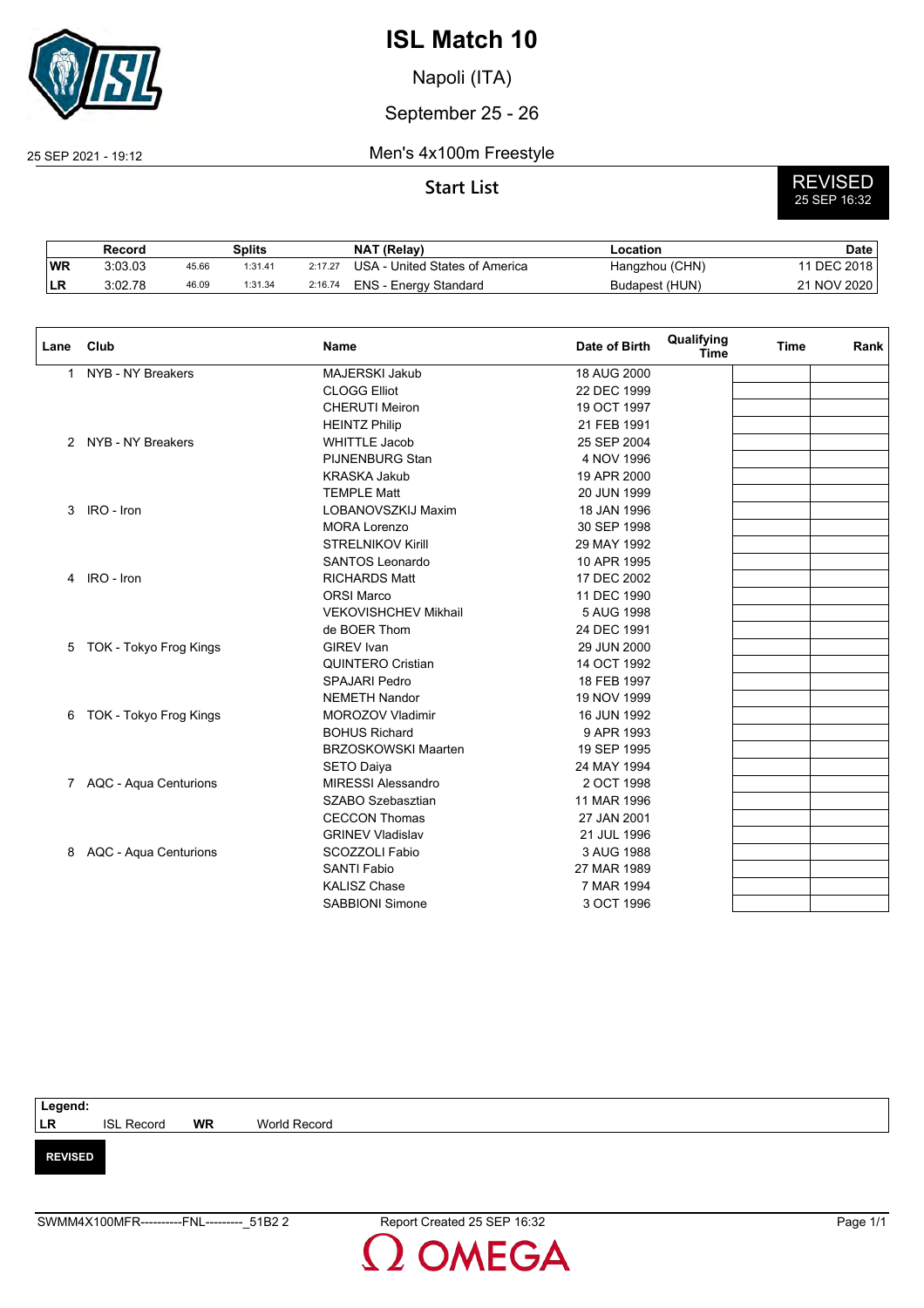

Napoli (ITA)

September 25 - 26

### 25 SEP 2021 - 19:23 Women's 50m Backstroke

|           | Record Name |                      | <b>NAT Code</b> | Location       | Date I        |
|-----------|-------------|----------------------|-----------------|----------------|---------------|
| <b>WR</b> |             | 25.60 TOUSSAINT Kira | NED             | Budapest (HUN) | 14 NOV 2020 L |
| ILR       |             | 25.60 TOUSSAINT Kira | NED             | Budapest (HUN) | 14 NOV 2020   |

| Lane | Name                   | <b>Club Code</b> | Date of Birth | <b>Qualifying Time</b> | Time | Rank |
|------|------------------------|------------------|---------------|------------------------|------|------|
|      | PEDA Paulina           | NYB.             | 18 MAR 1998   |                        |      |      |
| 2    | TCHORZ Alicja          | <b>NYB</b>       | 13 AUG 1992   |                        |      |      |
| 3    | <b>HENIQUE Melanie</b> | <b>IRO</b>       | 22 DEC 1992   |                        |      |      |
| 4    | LOYNING Ingeborg       | <b>IRO</b>       | 13 SEP 2000   |                        |      |      |
| 5    | <b>DELOOF Catie</b>    | ток              | 12 FEB 1997   |                        |      |      |
| 6    | DELOOF Gabby           | ток              | 13 MAR 1996   |                        |      |      |
|      | <b>BARRATT Holly</b>   | <b>AQC</b>       | 1 JAN 1988    |                        |      |      |
| 8    | KAMENEVA Marija        | <b>AQC</b>       | 27 MAY 1999   |                        |      |      |

| Legend:        |                   |           |              |
|----------------|-------------------|-----------|--------------|
| <b>LR</b>      | <b>ISL Record</b> | <b>WR</b> | World Record |
|                |                   |           |              |
| <b>REVISED</b> |                   |           |              |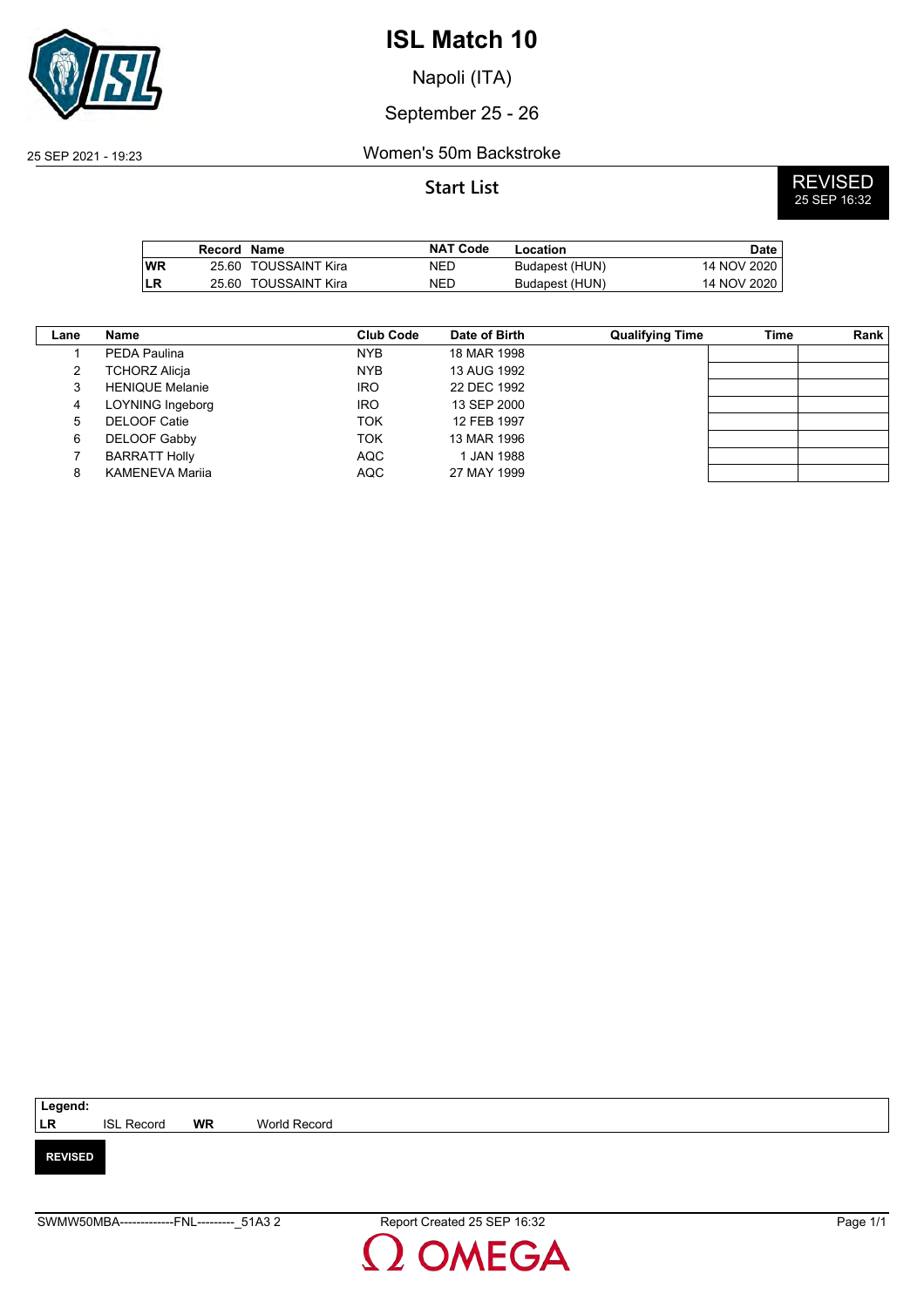

Napoli (ITA)

September 25 - 26

### 25 SEP 2021 - 19:26 Men's 50m Backstroke

**Start List** REVISED 25 SEP 16:32

|            | Record Name |                        | <b>NAT Code</b> | Location       | Date l      |
|------------|-------------|------------------------|-----------------|----------------|-------------|
| <b>IWR</b> |             | 22.22 MANAUDOU Florent | FRA             | Doha (QAT)     | 6 DEC 2014  |
| <b>ILR</b> |             | 22.54 MURPHY Ryan      | JSA             | Budapest (HUN) | 21 NOV 2020 |

| Lane | <b>Name</b>               | <b>Club Code</b> | Date of Birth | <b>Qualifying Time</b> | Time | Rank |
|------|---------------------------|------------------|---------------|------------------------|------|------|
|      | TOMAC Mewen               | <b>NYB</b>       | 11 SEP 2001   |                        |      |      |
| 2    | LITCHFIELD Joe            | <b>NYB</b>       | 8 JUL 1998    |                        |      |      |
| 3    | <b>GLINTA Robert</b>      | <b>IRO</b>       | 18 APR 1997   |                        |      |      |
| 4    | <b>BASSETO Guilherme</b>  | <b>IRO</b>       | 12 MAR 1997   |                        |      |      |
| 5    | KAWAMOTO Takeshi          | TOK              | 19 FEB 1995   |                        |      |      |
| 6    | <b>TARASEVICH Grigory</b> | ток              | 1 AUG 1995    |                        |      |      |
|      | RIVOLTA Matteo            | <b>AQC</b>       | 16 NOV 1991   |                        |      |      |
| 8    | de DEUS Leonardo          | <b>AQC</b>       | 18 JAN 1991   |                        |      |      |

| Legend:        |                   |           |              |
|----------------|-------------------|-----------|--------------|
| <b>LR</b>      | <b>ISL Record</b> | <b>WR</b> | World Record |
|                |                   |           |              |
| <b>REVISED</b> |                   |           |              |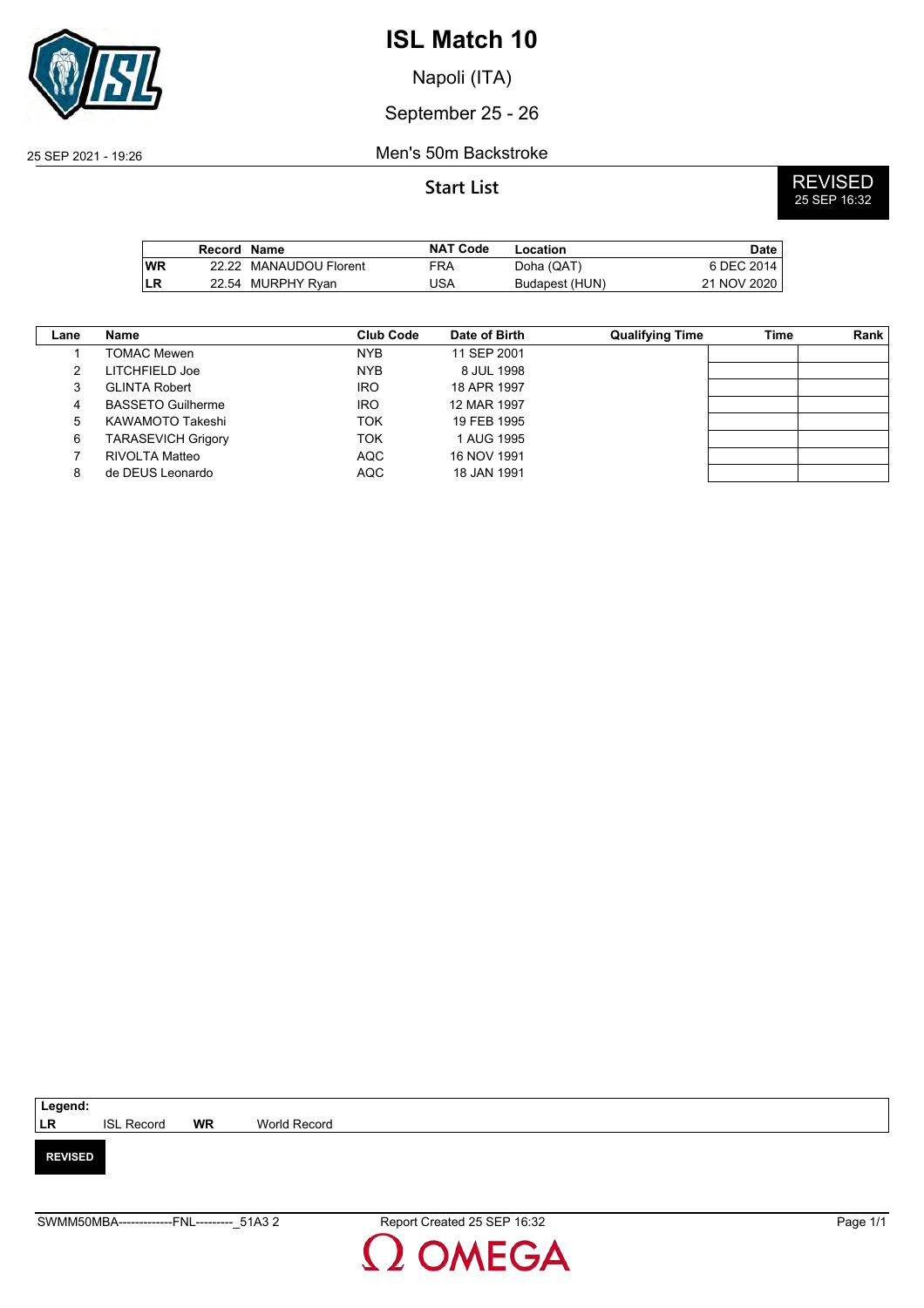

Napoli (ITA)

## September 25 - 26

## 25 SEP 2021 - 19:31 Women's 400m Freestyle

# **Start List** REVISED 25 SEP 16:32

|           | Record  |       | <b>Splits</b> |         | Name                  | <b>NAT Code</b>  | Location           | Date        |
|-----------|---------|-------|---------------|---------|-----------------------|------------------|--------------------|-------------|
| <b>WR</b> | 3:53.92 | 56.08 | 1:55.37       | 2:54.94 | <b>TITMUS Ariarne</b> | AUS              | Hangzhou (CHN)     | 14 DEC 2018 |
| 'LR       | 3:54.06 | 56.33 | 1:55.24       | 2:55.04 | LEDECKY Katie         | $DC^{\intercal}$ | Indianapolis (USA) | 5 OCT 2019  |

| Lane | Name                         | <b>Club Code</b> | Date of Birth | <b>Qualifying Time</b> | Time | Rank |
|------|------------------------------|------------------|---------------|------------------------|------|------|
|      | <b>MONTEIRO Ana Catarina</b> | <b>NYB</b>       | 14 AUG 1993   |                        |      |      |
|      | USTINOVA Daria S             | <b>NYB</b>       | 8 MAY 1998    |                        |      |      |
|      | ANDRUSENKO Veronika          | <b>IRO</b>       | 20 JAN 1991   |                        |      |      |
|      | SEEMANOVA Barbora            | <b>IRO</b>       | 1 APR 2000    |                        |      |      |
| 5    | <b>MADDEN Paige</b>          | <b>TOK</b>       | 22 OCT 1998   |                        |      |      |
| 6    | <b>IGARASHI Chihiro</b>      | <b>TOK</b>       | 24 MAY 1995   |                        |      |      |
|      | <b>HIBBOTT Holly</b>         | <b>AQC</b>       | 13 DEC 1999   |                        |      |      |
|      | <b>TAYLOR Laura</b>          | <b>AQC</b>       | 10 SEP 1999   |                        |      |      |

| Legend:        |                   |           |              |
|----------------|-------------------|-----------|--------------|
| LR             | <b>ISL Record</b> | <b>WR</b> | World Record |
|                |                   |           |              |
| <b>REVISED</b> |                   |           |              |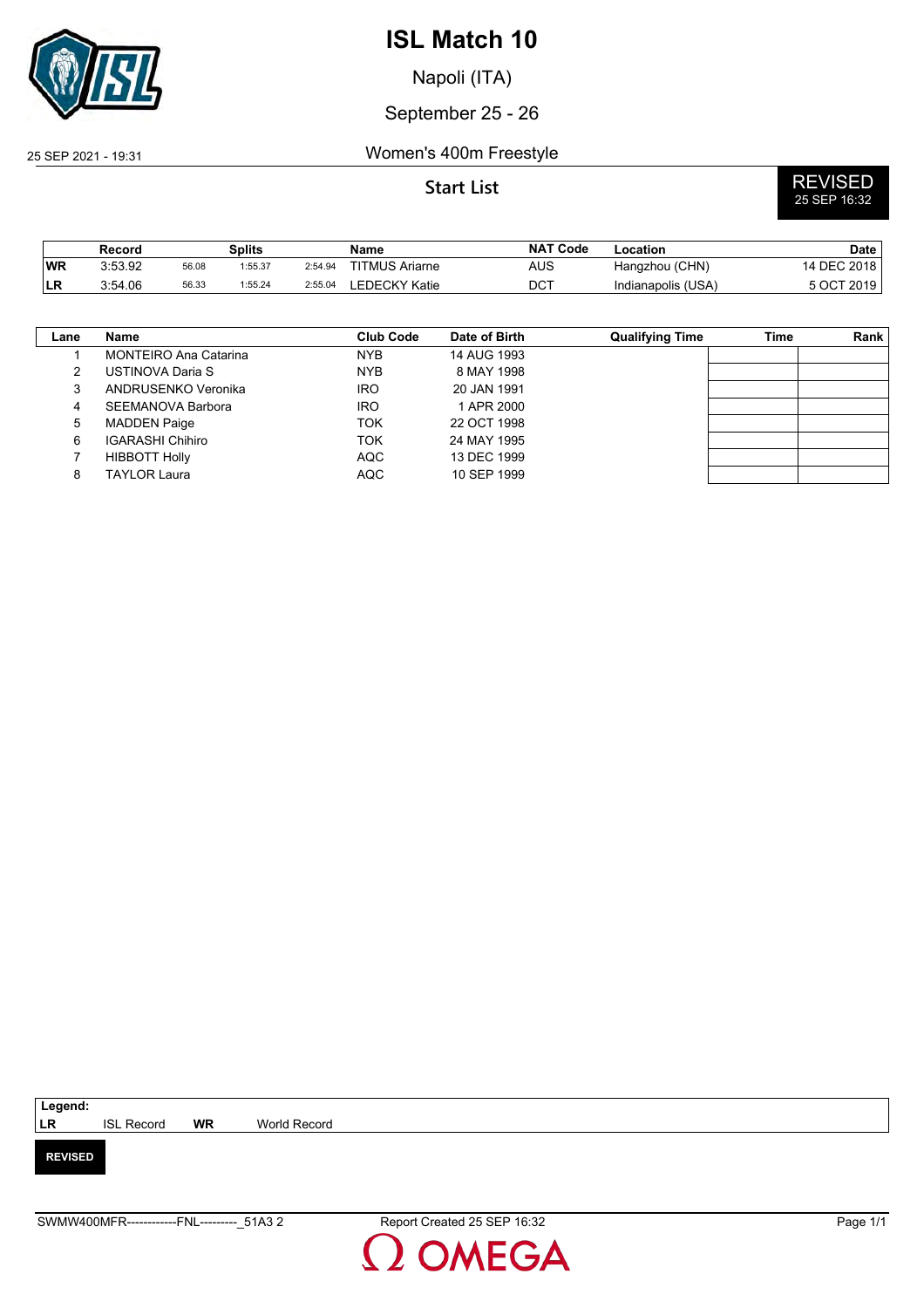

Napoli (ITA)

September 25 - 26

25 SEP 2021 - 19:37 Men's 400m Freestyle

# **Start List** REVISED 25 SEP 16:32

|           | Record  |       | Splits  |         | Name                 | <b>NAT Code</b> | Location       | Date I      |
|-----------|---------|-------|---------|---------|----------------------|-----------------|----------------|-------------|
| <b>WR</b> | 3:32.25 | 50.80 | 1:44.73 | 2:38.85 | <b>AGNEL Yannick</b> | FRA             | Angers (FRA)   | 15 NOV 2012 |
| ILR.      | 3:35.49 | 51.66 | 14.76   | 2:42.52 | RAPSYS Danas         | LTU             | Budapest (HUN) | NOV 2020    |

| Lane | Name                       | Club Code  | Date of Birth | <b>Qualifying Time</b> | Time | Rank |
|------|----------------------------|------------|---------------|------------------------|------|------|
|      | ALMEIDA Brandonn           | NYB.       | 16 MAR 1997   |                        |      |      |
|      | SMITH Brendon              | <b>NYB</b> | 4 JUL 2000    |                        |      |      |
| 3    | SANTOS Leonardo            | <b>IRO</b> | 10 APR 1995   |                        |      |      |
| 4    | <b>MELO Luiz Altamir</b>   | <b>IRO</b> | 9 MAY 1996    |                        |      |      |
| 5    | <b>BRZOSKOWSKI Maarten</b> | <b>TOK</b> | 19 SEP 1995   |                        |      |      |
| 6    | PASYNKOV Daniil            | <b>TOK</b> | 13 OCT 1994   |                        |      |      |
|      | CIAMPI Matteo              | <b>AQC</b> | 3 NOV 1996    |                        |      |      |
| 8    | <b>BORODIN Ilia</b>        | AQC        | 14 FEB 2003   |                        |      |      |

| Legend:        |                   |           |              |
|----------------|-------------------|-----------|--------------|
| LR             | <b>ISL Record</b> | <b>WR</b> | World Record |
|                |                   |           |              |
| <b>REVISED</b> |                   |           |              |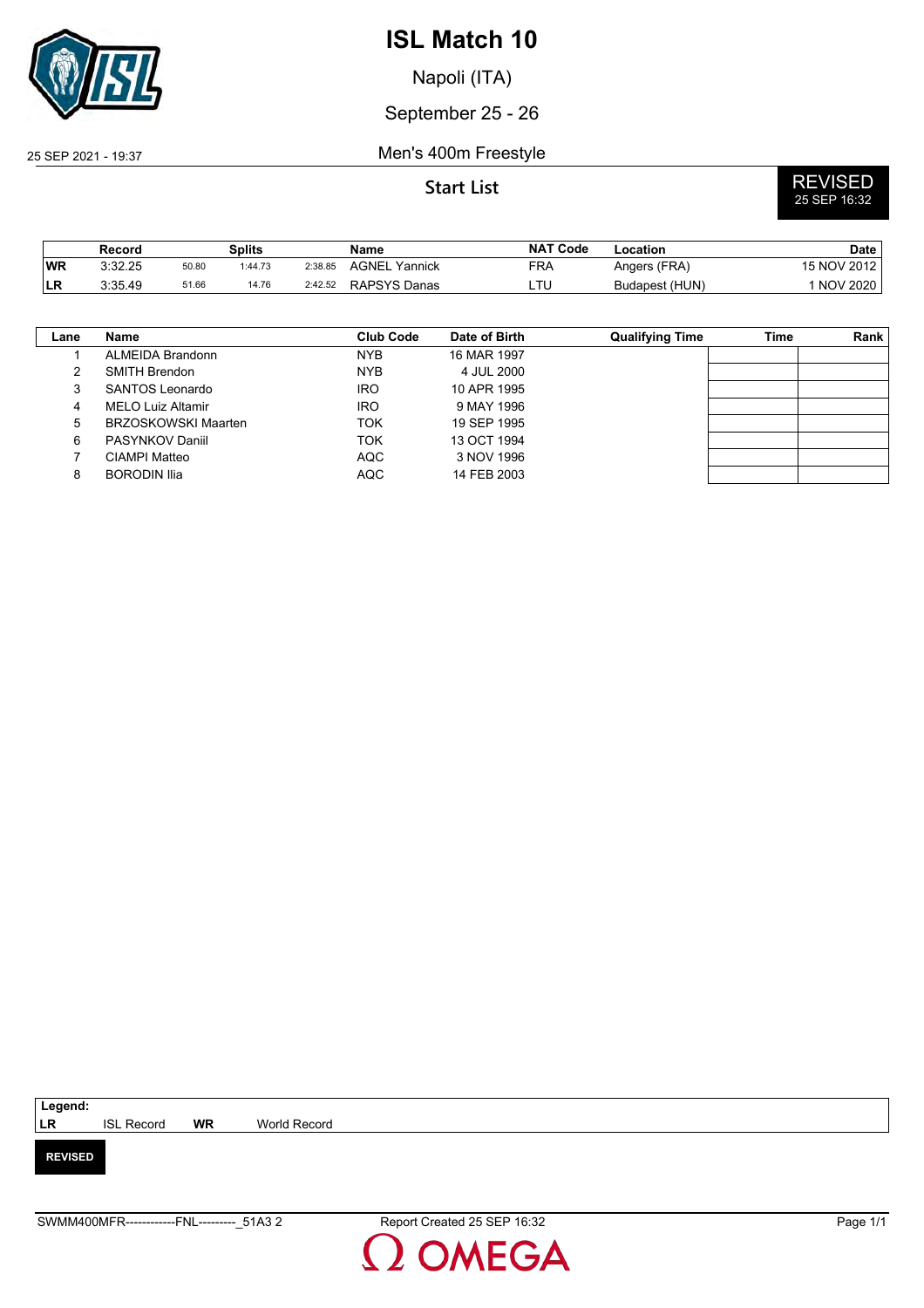

Napoli (ITA)

## September 25 - 26

### 25 SEP 2021 - 19:46 Women's 4x100m Medley Relay

# **Start List** REVISED 25 SEP 16:32

|    | Record  |       | Splits  |         | <b>NAT (Relav)</b>             | Location       | Date        |
|----|---------|-------|---------|---------|--------------------------------|----------------|-------------|
| WR | 3:44.52 | 55.60 | 1:58.00 | 2:52.79 | USA - United States of America | Budapest (HUN) | 21 NOV 2020 |
| ∟ռ | 3:44.52 | 55.60 | 1:58.00 | 2:52.79 | CAC - Cali Condors             | Budapest (HUN) | 22 NOV 2020 |

| Lane | Club                    | <b>Name</b>                | Date of Birth | Qualifying<br><b>Time</b> | <b>Time</b> | Rank |
|------|-------------------------|----------------------------|---------------|---------------------------|-------------|------|
| 1    | NYB - NY Breakers       | ZEVINA Daryna              | 1 SEP 1994    |                           |             |      |
|      |                         | <b>SCHOUTEN Tes</b>        | 31 DEC 2000   |                           |             |      |
|      |                         | <b>PEDA Paulina</b>        | 18 MAR 1998   |                           |             |      |
|      |                         | FIEDKIEWICZ Kornelia       | 5 AUG 2001    |                           |             |      |
|      | 2 NYB - NY Breakers     | <b>TCHORZ Alicja</b>       | 13 AUG 1992   |                           |             |      |
|      |                         | <b>RENSHAW Molly</b>       | 6 MAY 1996    |                           |             |      |
|      |                         | <b>CHIMROVA Svetlana</b>   | 15 APR 1996   |                           |             |      |
|      |                         | <b>HOPE Lucy</b>           | 30 JAN 1997   |                           |             |      |
| 3    | IRO - Iron              | <b>SCALIA Silvia</b>       | 16 JUL 1995   |                           |             |      |
|      |                         | STRAUCH Jenna              | 24 MAR 1997   |                           |             |      |
|      |                         | <b>THOMAS Alys</b>         | 10 OCT 1990   |                           |             |      |
|      |                         | <b>SEEMANOVA Barbora</b>   | 1 APR 2000    |                           |             |      |
| 4    | IRO - Iron              | LOYNING Ingeborg           | 13 SEP 2000   |                           |             |      |
|      |                         | <b>HULKKO Ida</b>          | 12 DEC 1998   |                           |             |      |
|      |                         | <b>BECKMANN Emilie</b>     | 4 FEB 1997    |                           |             |      |
|      |                         | KROMOWIDJOJO Ranomi        | 20 AUG 1990   |                           |             |      |
| 5    | TOK - Tokyo Frog Kings  | <b>DELOOF Gabby</b>        | 13 MAR 1996   |                           |             |      |
|      |                         | <b>WATANABE Kanako</b>     | 15 NOV 1996   |                           |             |      |
|      |                         | <b>TETZLOFF Alv</b>        | 18 MAR 1997   |                           |             |      |
|      |                         | <b>DELOOF Catie</b>        | 12 FEB 1997   |                           |             |      |
| 6    | TOK - Tokyo Frog Kings  | <b>WILD Cassie</b>         | 12 JUN 2000   |                           |             |      |
|      |                         | <b>TUCKER Miranda</b>      | 8 JUN 1997    |                           |             |      |
|      |                         | <b>JONES Harriet</b>       | 27 MAY 1997   |                           |             |      |
|      |                         | <b>COMERFORD Mallory</b>   | 6 SEP 1997    |                           |             |      |
|      | 7 AQC - Aqua Centurions | <b>KAMENEVA Marija</b>     | 27 MAY 1999   |                           |             |      |
|      |                         | <b>CASTIGLIONI Arianna</b> | 15 AUG 1997   |                           |             |      |
|      |                         | di LIDDO Elena             | 8 SEP 1993    |                           |             |      |
|      |                         | <b>PELLEGRINI Federica</b> | 5 AUG 1988    |                           |             |      |
| 8    | AQC - Aqua Centurions   | <b>BARRATT Holly</b>       | 1 JAN 1988    |                           |             |      |
|      |                         | <b>CARRARO</b> Martina     | 21 JUN 1993   |                           |             |      |
|      |                         | di PIETRO Silvia           | 6 APR 1993    |                           |             |      |
|      |                         | MUNOZ del CAMPO Lidon      | 3 DEC 1995    |                           |             |      |

## **Legend: LR** ISL Record **WR** World Record **REVISED**